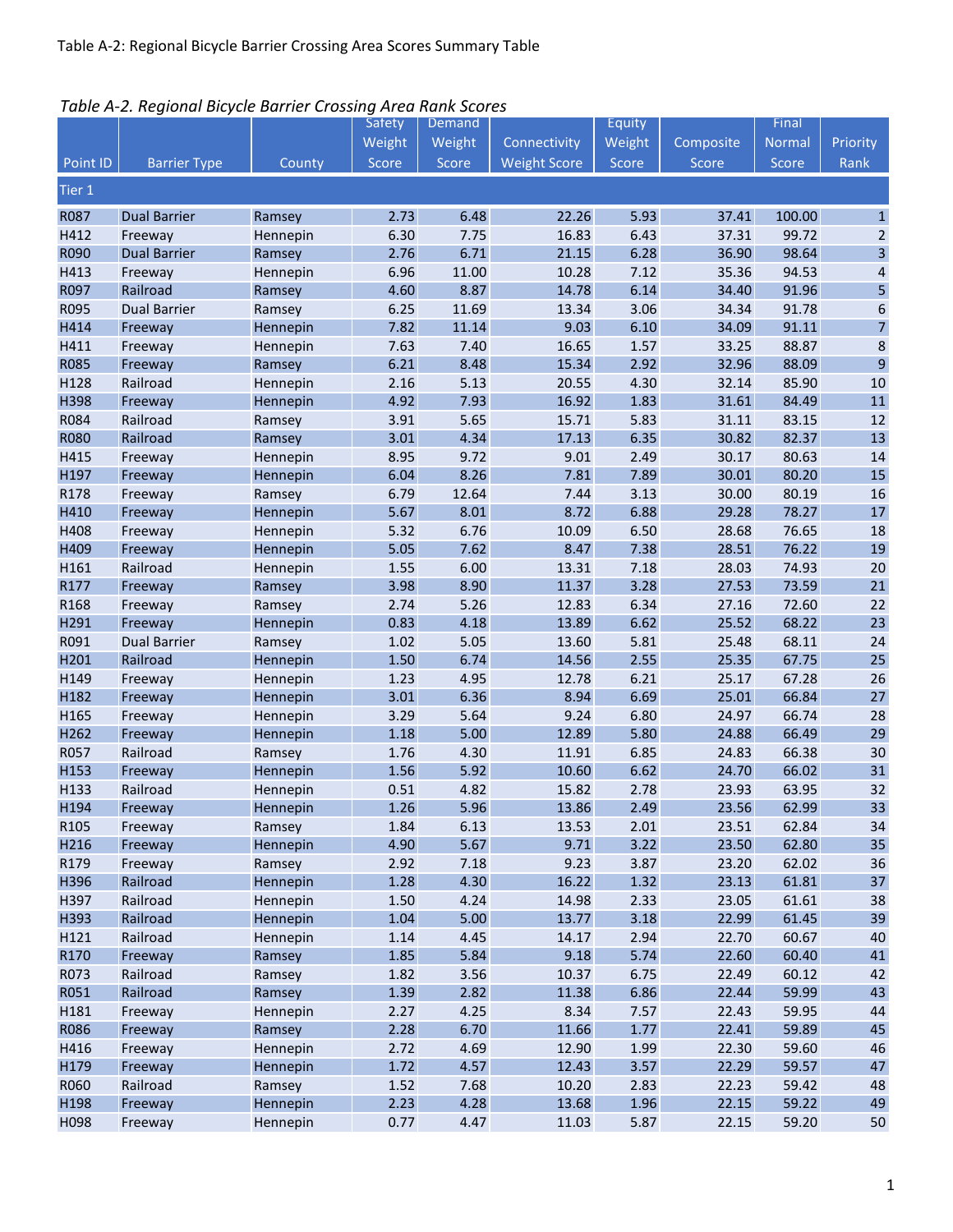|                          |                     |                    | <b>Safety</b> | Demand       |                     | Equity       |                | Final          |          |
|--------------------------|---------------------|--------------------|---------------|--------------|---------------------|--------------|----------------|----------------|----------|
|                          |                     |                    | Weight        | Weight       | Connectivity        | Weight       | Composite      | <b>Normal</b>  | Priority |
| Point ID                 | <b>Barrier Type</b> | County             | Score         | Score        | <b>Weight Score</b> | Score        | Score          | Score          | Rank     |
| H453                     | Freeway             | Hennepin           | $1.11\,$      | 4.14         | 13.58               | 3.29         | 22.12          | 59.12          | 51       |
| H090                     | Freeway             | Hennepin           | 0.68          | 4.03         | 11.63               | 5.66         | 22.00          | 58.81          | 52       |
| R099                     | Railroad            | Ramsey             | 1.51          | 3.46         | 10.43               | 6.57         | 21.97          | 58.72          | 53       |
| H122                     | Railroad            | Hennepin           | 0.92          | 3.11         | 14.75               | 3.12         | 21.89          | 58.52          | 54       |
| H223                     | Freeway             | Hennepin           | 3.84          | 5.09         | 10.32               | 2.50         | 21.75          | 58.14          | 55       |
| H394                     | Stream              | Hennepin           | 1.09          | 4.53         | 13.12               | 3.00         | 21.73          | 58.10          | 56       |
| R054                     | Railroad            | Ramsey             | 1.56          | 4.38         | 9.11                | 6.59         | 21.63          | 57.83          | 57       |
| H395                     | Railroad            | Hennepin           | 0.82          | 4.22         | 14.50               | 2.01         | 21.54          | 57.58          | 58       |
| A152                     | Freeway             | Anoka              | 0.55          | 6.00         | 12.59               | 2.38         | 21.53          | 57.56          | 59       |
| R172                     | Freeway             | Ramsey             | 2.17          | 5.87         | 10.15               | 3.21         | 21.41          | 57.22          | 60       |
| H246                     | Freeway             | Hennepin           | 1.49          | 4.43         | 10.23               | 5.18         | 21.34          | 57.04          | 61       |
| R071                     | Railroad            | Ramsey             | 1.98          | 2.97         | 9.78                | 6.54         | 21.26          | 56.83          | 62       |
| H129                     | Freeway             | Hennepin           | 1.54          | 4.03         | 13.51               | 2.16         | 21.25          | 56.80          | 63       |
| R065                     | Freeway             | Ramsey             | 1.44          | 3.59         | 9.73                | 6.45         | 21.22          | 56.71          | 64       |
| <b>R075</b>              | Railroad            | Ramsey             | 2.58          | 6.11         | 9.51                | 3.00         | 21.21          | 56.68          | 65       |
| R173                     | Railroad            | Ramsey             | 2.18          | 3.05         | 8.96                | 6.81         | 21.00          | 56.13          | 66       |
| H297                     | Freeway             | Hennepin           | 2.08          | 4.28         | 11.94               | 2.63         | 20.92          | 55.92          | 67       |
| H403                     | Railroad            | Hennepin           | 2.05          | 7.38         | 7.38                | 4.06         | 20.88          | 55.80          | 68       |
| H174                     | Railroad            | Hennepin           | 3.76          | 5.54         | 9.28                | 2.15         | 20.74          | 55.44          | 69       |
| H298                     | Freeway             | Hennepin           | 0.78          | 3.94         | 9.37                | 6.60         | 20.68          | 55.29          | 70       |
| H124                     | Freeway             | Hennepin           | 0.94          | 3.70         | 13.76               | 2.19         | 20.58          | 55.02          | $71\,$   |
| R164                     | Railroad            | Ramsey             | 1.30          | 3.14         | 9.63                | 6.51         | 20.58          | 55.00          | 72       |
| R175                     | Freeway             | Ramsey             | 1.42          | 5.94         | 10.49               | 2.70         | 20.56          | 54.95          | 73       |
| R069                     | Railroad            | Ramsey             | 4.54          | 5.93         | 6.92                | 3.13         | 20.51          | 54.82          | 74       |
| <b>R005</b>              | Railroad            | Ramsey             | 0.88          | 4.86         | 12.76               | 1.96         | 20.45          | 54.66          | 75       |
| H175                     | Railroad            | Hennepin           | 0.70          | 2.26         | 15.44               | 2.03         | 20.44          | 54.63          | 76       |
| H147                     | Freeway             | Hennepin           | 1.19          | 3.88         | 12.94               | 2.26         | 20.27          | 54.17          | 77       |
| D067                     | Railroad            | Dakota             | 0.01          | 3.14         | 15.15               | 1.88         | 20.18          | 53.94          | 78       |
| R107                     | Railroad            | Ramsey             | 1.29          | 4.37         | 12.61               | 1.88         | 20.14          | 53.85          | 79       |
| R064                     | Railroad            | Ramsey             | 4.01          | 5.58         | 7.58                | 2.87         | 20.03          | 53.55          | 80       |
| <b>R070</b>              | Freeway             | Ramsey             | 2.79          | 4.24         | 9.80                | 3.17         | 20.01          | 53.48          | 81       |
| H224                     | Freeway             | Hennepin           | 3.18          | 4.04         | 10.26               | 2.47         | 19.94          | 53.29          | 82       |
| H301                     | Freeway             | Hennepin           | 2.32          | 4.01         | 11.05               | 2.41         | 19.78          | 52.86          | 83       |
| H184                     | Freeway             | Hennepin           | 0.68          | 2.38         | 14.50               | 2.05         | 19.60          | 52.38          | 84       |
| A <sub>132</sub><br>R167 | Freeway<br>Freeway  | Anoka              | 0.74<br>1.39  | 4.50<br>4.27 | 12.03<br>7.12       | 2.31<br>6.77 | 19.58<br>19.55 | 52.35<br>52.25 | 85<br>86 |
| H132                     | Railroad            | Ramsey<br>Hennepin | 1.19          | 3.78         | 12.30               | 2.14         | 19.41          | 51.89          | 87       |
| H177                     | Freeway             | Hennepin           | 0.51          | 2.46         | 14.14               | 2.21         | 19.32          | 51.64          | 88       |
| H303                     | Railroad            | Hennepin           | $1.10\,$      | 3.75         | 11.87               | 2.51         | 19.22          | 51.37          | 89       |
| H205                     | Railroad            | Hennepin           | 1.58          | 3.93         | 11.71               | 1.95         | 19.17          | 51.24          | 90       |
| H401                     | Railroad            | Hennepin           | 1.38          | 5.07         | 9.70                | 2.98         | 19.12          | 51.12          | 91       |
| H248                     | Freeway             | Hennepin           | 0.66          | 3.48         | 13.53               | 1.41         | 19.08          | 51.01          | 92       |
| R066                     | Railroad            | Ramsey             | 1.37          | 5.36         | 10.26               | 2.09         | 19.07          | 50.97          | 93       |
| H167                     | Freeway             | Hennepin           | 0.66          | 2.66         | 13.80               | 1.93         | 19.05          | 50.93          | 94       |
| H302                     | Freeway             | Hennepin           | 1.65          | 4.29         | 10.51               | 2.59         | 19.04          | 50.89          | 95       |
| H404                     | Freeway             | Hennepin           | 4.38          | 4.67         | 8.63                | 1.35         | 19.02          | 50.85          | 96       |
| R180                     | Railroad            | Ramsey             | 1.87          | 3.67         | 9.96                | 3.49         | 19.00          | 50.79          | 97       |
| R176                     | Freeway             | Ramsey             | 2.05          | 6.63         | 8.36                | 1.95         | 18.98          | 50.74          | 98       |
| H358                     | Freeway             | Hennepin           | 0.99          | 3.87         | 11.55               | 2.57         | 18.98          | 50.73          | 99       |
| H212                     | Freeway             | Hennepin           | 2.95          | 5.95         | 7.02                | 3.06         | 18.98          | 50.72          | 100      |
| H425                     | Stream              | Hennepin           | 1.89          | 4.12         | 11.28               | 1.65         | 18.93          | 50.61          | 101      |
| R061                     | Railroad            | Ramsey             | 1.36          | 7.10         | 8.15                | 2.31         | 18.92          | 50.57          | 102      |
| R076                     | Freeway             | Ramsey             | 2.60          | 4.80         | 8.84                | 2.58         | 18.82          | 50.30          | 103      |
| R083                     | <b>Dual Barrier</b> | Ramsey             | 2.70          | 4.56         | 9.37                | 2.16         | 18.79          | 50.24          | 104      |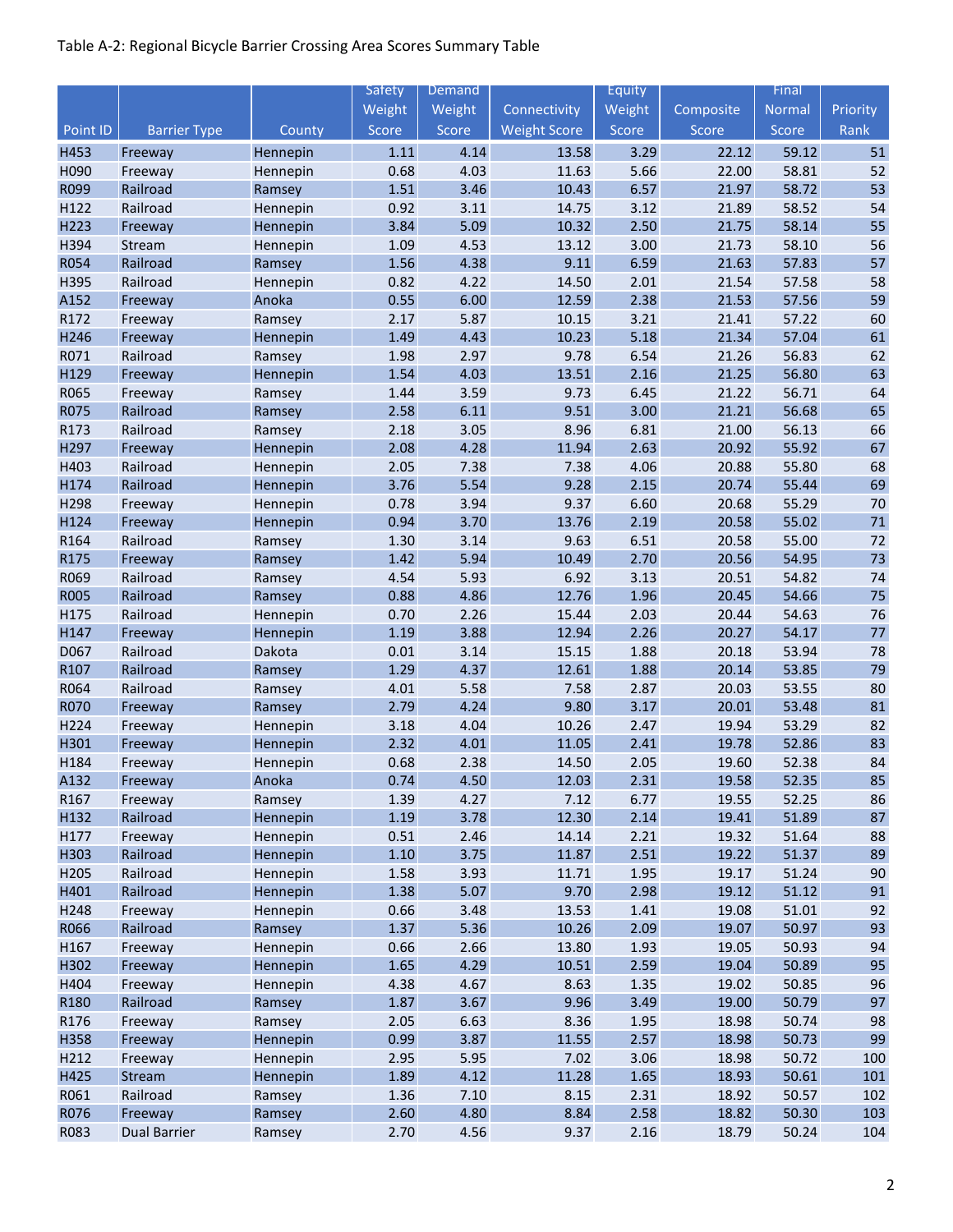|              |                      |                    | Safety       | Demand       |                     | Equity       |                | Final          |            |
|--------------|----------------------|--------------------|--------------|--------------|---------------------|--------------|----------------|----------------|------------|
|              |                      |                    | Weight       | Weight       | Connectivity        | Weight       | Composite      | Normal         | Priority   |
| Point ID     | <b>Barrier Type</b>  | County             | Score        | Score        | <b>Weight Score</b> | Score        | Score          | Score          | Rank       |
| D007         | Railroad             | Dakota             | 0.35         | 3.31         | 12.34               | 2.74         | 18.74          | 50.10          | 105        |
| R093         | Railroad             | Ramsey             | 1.94         | 5.40         | 9.52                | 1.89         | 18.74          | 50.10          | 106        |
| R109         | Railroad             | Ramsey             | 0.94         | 5.93         | 7.60                | 4.20         | 18.67          | 49.91          | 107        |
| R169         | Freeway              | Ramsey             | 1.27         | 3.86         | 7.81                | 5.72         | 18.66          | 49.89          | 108        |
| A025         | Stream               | Anoka              | 1.23         | 3.34         | 10.25               | 3.83         | 18.65          | 49.84          | 109        |
| H380         | Railroad             | Hennepin           | 0.36         | 3.89         | 12.20               | 2.15         | 18.61          | 49.73          | 110        |
| H104         | Railroad             | Hennepin           | 0.84         | 4.22         | 11.38               | 2.15         | 18.59          | 49.69          | 111        |
| H095         | <b>Dual Barrier</b>  | Hennepin           | 0.88         | 3.71         | 11.72               | 2.25         | 18.56          | 49.61          | 112        |
| <b>R055</b>  | Railroad             | Ramsey             | 1.36         | 4.49         | 6.53                | 6.17         | 18.55          | 49.57          | 113        |
| H070         | <b>Dual Barrier</b>  | Hennepin           | 0.55         | 3.77         | 11.56               | 2.59         | 18.47          | 49.37          | 114        |
| H160         | Railroad             | Hennepin           | 0.21         | 3.70         | 12.67               | 1.87         | 18.45          | 49.33          | 115        |
| R165         | Railroad             | Ramsey             | 1.10         | 4.04         | 9.94                | 3.19         | 18.26          | 48.82          | 116        |
| H370         | Freeway              | Hennepin           | 0.48         | 3.61         | 12.55               | 1.61         | 18.25          | 48.79          | 117        |
| H281         | Freeway              | Hennepin           | 0.56         | 3.42         | 8.58                | 5.66         | 18.21          | 48.68          | 118        |
| D116         | Freeway              | Dakota             | 0.21         | 3.21         | 13.01               | 1.76         | 18.20          | 48.65          | 119        |
| H427         | Stream               | Hennepin           | 1.29         | 4.31         | 10.88               | 1.72         | 18.20          | 48.64          | 120        |
| R174         | Railroad             | Ramsey             | 1.24         | 5.34         | 9.77                | 1.85         | 18.20          | 48.64          | 121        |
| R110         | Railroad             | Ramsey             | 1.59         | 3.96         | 8.77                | 3.84         | 18.16          | 48.53          | 122        |
| H379         | Railroad             | Hennepin           | 0.79         | 3.60         | 11.47               | 2.27         | 18.13          | 48.46          | 123        |
| H238         | Freeway              | Hennepin           | 1.62         | 4.61         | 10.12               | 1.78         | 18.13          | 48.45          | 124        |
| R102         | <b>Dual Barrier</b>  | Ramsey             | 1.89         | 4.96         | 9.42                | 1.81         | 18.09          | 48.35          | 125        |
| D059         | Freeway              | Dakota             | 0.71         | 2.32         | 13.25               | 1.75         | 18.03          | 48.20          | 126        |
| R007         | Railroad             | Ramsey             | 0.50         | 2.46         | 12.77               | 2.14         | 17.87          | 47.76          | 127        |
| H426         | Stream               | Hennepin           | 1.40         | 4.78         | 9.98                | 1.71         | 17.86          | 47.74          | 128        |
| A060         | Railroad             | Anoka              | 0.73         | 5.29         | 9.36                | 2.41         | 17.79          | 47.55          | 129        |
| R100         | Railroad             | Ramsey             | 1.37         | 2.95         | 6.53                | 6.89         | 17.75          | 47.43          | 130        |
| H088         | Freeway              | Hennepin           | 0.58         | 2.44         | 9.09                | 5.60         | 17.70          | 47.31          | 131        |
| <b>R088</b>  | Freeway              | Ramsey             | 2.45         | 4.34         | 4.68                | 6.17         | 17.65          | 47.16          | 132        |
| H304         | Freeway              | Hennepin           | 1.82         | 4.16         | 9.41                | 2.20         | 17.58          | 46.99          | 133        |
| H154         | Freeway              | Hennepin           | 1.11         | 1.80         | 12.93               | 1.73         | 17.58          | 46.98          | 134        |
| H063         | <b>Dual Barrier</b>  | Hennepin           | 0.36         | 3.32         | 11.72               | 2.17         | 17.57          | 46.95          | 135        |
| H150         | Freeway              | Hennepin           | 0.99         | 3.52         | 11.17               | 1.85         | 17.53          | 46.85          | 136        |
| H357         | Freeway              | Hennepin           | 0.71         | 4.06         | 9.60                | 3.12         | 17.49          | 46.76          | 137        |
| H236         | Freeway              | Hennepin           | 2.65         | 4.71         | 8.29                | 1.84         | 17.49          | 46.74          | 138        |
| H402         | Railroad             | Hennepin           | 1.69         | 4.09         | 6.04                | 5.65         | 17.46          | 46.66          | 139        |
| H159         | Freeway              | Hennepin           | 1.87         | 2.21         | 11.83               | 1.46         | 17.36          | 46.41          | 140        |
| H077         | <b>Dual Barrier</b>  | Hennepin           | 0.74         | 3.56         | 10.38               | 2.63         | 17.31          | 46.27          | 141        |
| R183         | Freeway              | Ramsey             | 0.72         | 3.38<br>3.41 | 11.26               | 1.88<br>1.98 | 17.24          | 46.09          | 142<br>143 |
| R162<br>H203 | Railroad<br>Railroad | Ramsey             | 0.58         | 4.26         | 11.25<br>9.26       | 2.07         | 17.22          | 46.02<br>45.74 | 144        |
| C009         |                      | Hennepin<br>Carver | 1.52         | 2.17         | 12.61               | 2.02         | 17.11<br>17.11 | 45.73          | 145        |
| D061         | Stream               | Dakota             | 0.30<br>0.53 | 2.45         | 12.51               | 1.53         | 17.02          | 45.49          | 146        |
| H230         | Freeway<br>Railroad  | Hennepin           | 2.13         | 2.69         | 8.78                | 3.38         | 16.99          | 45.40          | 147        |
| H424         | Stream               | Hennepin           | 2.39         | 2.33         | 10.26               | 1.99         | 16.96          | 45.32          | 148        |
| H400         | Freeway              | Hennepin           | 0.40         | 2.23         | 11.86               | 2.45         | 16.94          | 45.27          | 149        |
| H447         | Freeway              | Hennepin           | 0.08         | 1.37         | 13.32               | 2.11         | 16.88          | 45.11          | 150        |
| H252         | Freeway              | Hennepin           | 0.75         | 3.84         | 10.42               | 1.80         | 16.82          | 44.96          | 151        |
| H233         | Freeway              | Hennepin           | 2.46         | 4.13         | 8.16                | 1.97         | 16.73          | 44.72          | 152        |
| H353         | Railroad             | Hennepin           | 0.58         | 3.50         | 10.65               | 1.99         | 16.71          | 44.67          | 153        |
| H359         | Railroad             | Hennepin           | 0.85         | 4.03         | 9.76                | 2.03         | 16.68          | 44.58          | 154        |
| R040         | Freeway              | Ramsey             | 0.49         | 3.44         | 10.35               | 2.39         | 16.67          | 44.57          | 155        |
| R171         | Freeway              | Ramsey             | 1.04         | 5.10         | 4.35                | 6.10         | 16.59          | 44.34          | 156        |
| H215         | Railroad             | Hennepin           | 3.74         | 2.70         | 7.10                | 3.02         | 16.55          | 44.24          | 157        |
| H381         | Freeway              | Hennepin           | 1.09         | 4.32         | 9.13                | 1.95         | 16.50          | 44.10          | 158        |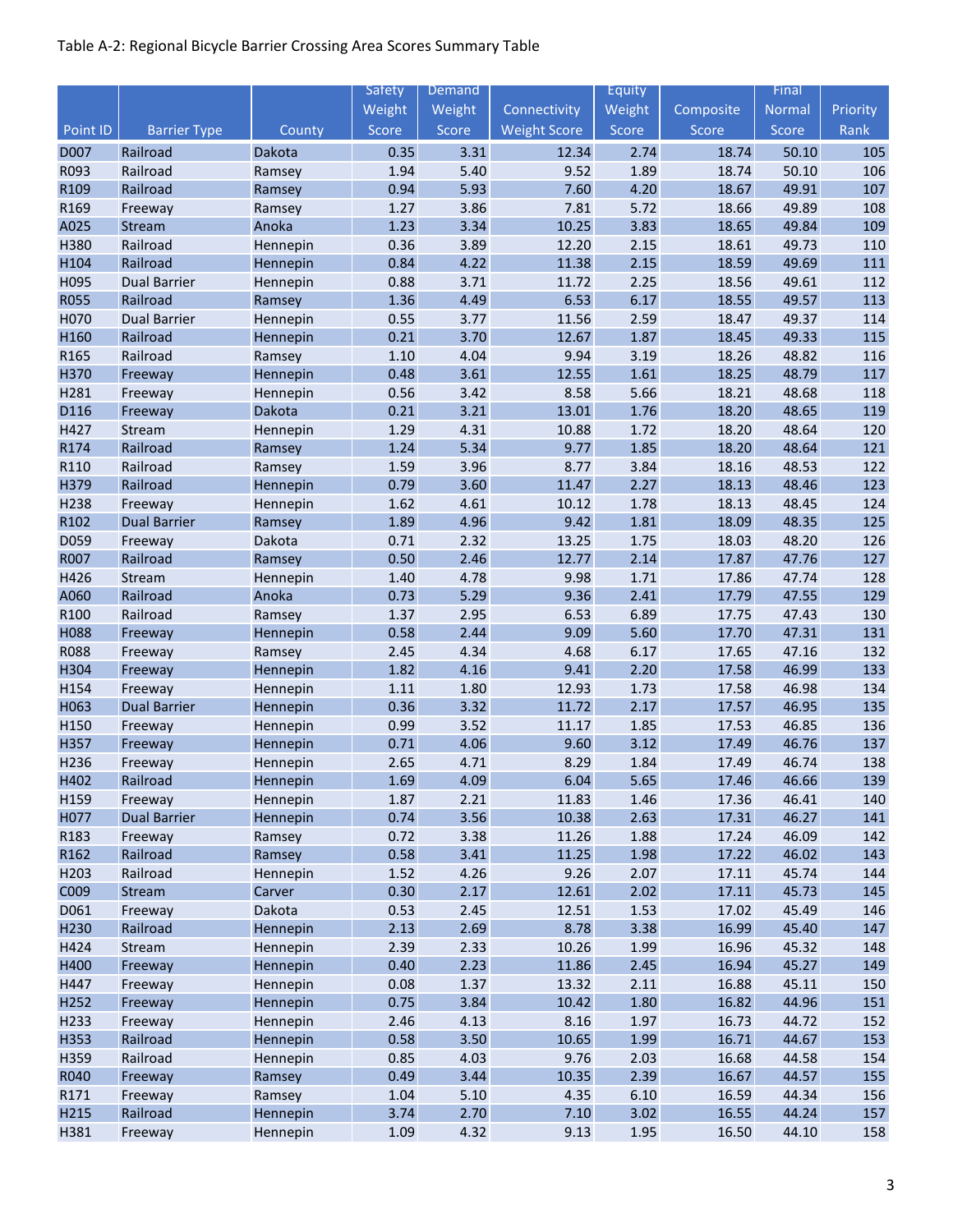|                  |                     |                      | Safety       | Demand       |                     | Equity       |                | Final          |            |
|------------------|---------------------|----------------------|--------------|--------------|---------------------|--------------|----------------|----------------|------------|
|                  |                     |                      | Weight       | Weight       | Connectivity        | Weight       | Composite      | <b>Normal</b>  | Priority   |
| Point ID         | <b>Barrier Type</b> | County               | Score        | Score        | <b>Weight Score</b> | Score        | Score          | Score          | Rank       |
| H232             | Freeway             | Hennepin             | 2.14         | 4.05         | 8.26                | 2.04         | 16.49          | 44.07          | 159        |
| H371             | Railroad            | Hennepin             | 0.48         | 3.36         | 11.03               | 1.61         | 16.48          | 44.04          | 160        |
| W118             | Freeway             | Washington           | 0.35         | 1.72         | 12.03               | 2.35         | 16.46          | 43.99          | 161        |
| R189             | Freeway             | Ramsey               | 0.42         | 3.16         | 11.13               | 1.69         | 16.40          | 43.83          | 162        |
| D065             | Freeway             | Dakota               | 0.39         | 2.37         | 11.83               | 1.74         | 16.34          | 43.68          | 163        |
| H081             | Freeway             | Hennepin             | 1.29         | 4.73         | 3.87                | 6.39         | 16.27          | 43.50          | 164        |
| H452             | Freeway             | Hennepin             | 1.14         | 2.21         | 10.22               | 2.68         | 16.26          | 43.45          | 165        |
| H378             | Freeway             | Hennepin             | 0.75         | 1.71         | 11.82               | 1.93         | 16.21          | 43.32          | 166        |
| <b>D055</b>      | Freeway             | Dakota               | 0.03         | 3.06         | 11.23               | 1.88         | 16.20          | 43.29          | 167        |
| H243             | Freeway             | Hennepin             | 1.38         | 4.54         | 8.08                | 2.15         | 16.16          | 43.18          | 168        |
| D057             | Freeway             | Dakota               | 0.12         | 4.30         | 9.53                | 2.19         | 16.14          | 43.13          | 169        |
| H193             | Freeway             | Hennepin             | 1.71         | 4.09         | 8.54                | 1.64         | 15.98          | 42.71          | 170        |
| A066             | Freeway             | Anoka                | 0.48         | 2.43         | 10.52               | 2.52         | 15.94          | 42.62          | 171        |
| S109             | Freeway             | Scott                | 0.31         | 3.28         | 10.20               | 2.13         | 15.92          | 42.55          | 172        |
| H071             | Stream              | Hennepin             | 1.39         | 3.05         | 5.07                | 6.39         | 15.90          | 42.50          | 173        |
| D029             | Freeway             | Dakota               | 0.81         | 3.63         | 9.57                | 1.88         | 15.89          | 42.47          | 174        |
| H450             | Railroad            | Hennepin             | 1.98         | 3.87         | 7.90                | 2.11         | 15.86          | 42.41          | 175        |
| H434             | Railroad            | Hennepin             | 0.32         | 3.26         | 10.45               | 1.83         | 15.86          | 42.40          | 176        |
| H405             | Railroad            | Hennepin             | 3.39         | 3.49         | 6.59                | 2.39         | 15.86          | 42.40          | 177        |
| H454             | Freeway             | Hennepin             | 0.87         | 3.72         | 9.34                | 1.93         | 15.86          | 42.38          | 178        |
| R163             | Freeway             | Ramsey               | 0.77         | 4.60         | 8.08                | 2.40         | 15.85          | 42.36          | 179        |
| W012             | Railroad            | Washington           | 0.18         | 3.42         | 10.26               | 1.97         | 15.83          | 42.31          | 180        |
| H272             | Freeway             | Hennepin             | 1.68         | 3.93         | 7.90                | 2.28         | 15.79          | 42.22          | 181        |
| H437             | Freeway             | Hennepin             | 0.79         | 3.58         | 9.33                | 2.09         | 15.79          | 42.22          | 182        |
| <b>R056</b>      | Railroad            | Ramsey               | 1.39         | 2.31         | 6.35                | 5.70         | 15.75          | 42.10          | 183        |
| H351             | Railroad            | Hennepin             | 0.60         | 3.85         | 9.44                | 1.86         | 15.75          | 42.09          | 184        |
| H214             | Railroad            | Hennepin             | 1.22         | 3.33         | 9.42                | 1.74         | 15.71          | 42.00          | 185        |
| H369             | Freeway             | Hennepin             | 0.41         | 3.40         | 10.27               | 1.63         | 15.70          | 41.98          | 186        |
| H217             | Freeway             | Hennepin             | 2.81         | 3.66         | 6.56                | 2.66         | 15.68          | 41.91          | 187        |
| R067             | Railroad            | Ramsey               | 1.52         | 3.58         | 8.98                | 1.59         | 15.68          | 41.90          | 188        |
| H305             | Freeway             | Hennepin             | 1.25         | 3.98         | 7.97                | 2.47         | 15.67          | 41.89          | 189        |
| H299             | Freeway             | Hennepin             | 1.59         | 3.06         | 8.47                | 2.54         | 15.67          | 41.87          | 190        |
| R010             | Freeway             | Ramsey               | 0.94         | 4.72         | 7.87                | 2.12         | 15.64          | 41.81          | 191        |
| R111             | Railroad            | Ramsey               | 1.36         | 4.54         | 7.66                | 2.08         | 15.64          | 41.80          | 192        |
| H <sub>028</sub> | Railroad            | Hennepin             | 0.06         | 3.21         | 10.47               | 1.90         | 15.64          | 41.79          | 193        |
| H289             | Freeway             | Hennepin             | 0.74         | 3.51         | 9.42                | 1.96         | 15.63          | 41.78          | 194        |
| R009             | Railroad            | Ramsey               | 0.39         | 3.31         | 10.12               | 1.77         | 15.59          | 41.66          | 195        |
| H031             | Railroad            | Hennepin             | 0.08         | 3.22         | 10.16               | 2.11         | 15.57          | 41.61          | 196        |
| R029             | Freeway             | Ramsey               | 0.74         | 3.45         | 8.74                | 2.63         | 15.56          | 41.60          | 197        |
| H222             | Railroad            | Hennepin             | 1.34         | 2.85         | 9.38                | 1.98         | 15.55          | 41.57          | 198        |
| A059             | Railroad            | Anoka                | 0.65         | 3.27         | 9.29                | 2.34         | 15.55          | 41.56          | 199        |
| H277             | Freeway             | Hennepin             | 0.20         | 1.38         | 7.52                | 6.45         | 15.55          | 41.56          | 200        |
| H123             | Freeway             | Hennepin             | 0.28         | 3.32         | 9.69                | 2.25         | 15.54          | 41.54          | 201        |
| H270             | Freeway             | Hennepin             | 0.65         | 3.34         | 9.58                | 1.95         | 15.52          | 41.48          | 202        |
| D <sub>105</sub> | Freeway             | Dakota               | 0.02         | 3.05         | 10.71               | 1.72         | 15.50          | 41.43          | 203        |
| H130             | Stream              | Hennepin             | 0.59         | 2.73         | 9.91                | 2.25         | 15.47          | 41.34          | 204        |
| H264             | Freeway             | Hennepin             | 1.88         | 3.80         | 7.30                | 2.49         | 15.47          | 41.34          | 205        |
| A068             | Freeway             | Anoka                | 0.29         | 2.20         | 10.28               | 2.70         | 15.46          | 41.34          | 206        |
| H448             | Railroad            | Hennepin             | $1.11\,$     | 2.45         | 9.93                | 1.96         | 15.44          | 41.28          | 207        |
| H086             | <b>Dual Barrier</b> | Hennepin             | 0.94         | 3.95         | 7.91                | 2.59         | 15.38          | 41.12          | 208        |
| H275             | Railroad            | Hennepin             | 0.53         | 3.36         | 9.50                | 1.98         | 15.37          | 41.07          | 209        |
| R098             | Freeway             | Ramsey               | 1.70         | 4.96<br>4.19 | 7.05<br>7.73        | 1.61         | 15.31<br>15.31 | 40.92<br>40.92 | 210<br>211 |
| H210<br>H311     | Freeway<br>Freeway  | Hennepin<br>Hennepin | 1.71<br>1.44 | 3.78         | 7.68                | 1.68<br>2.36 | 15.26          | 40.79          | 212        |
|                  |                     |                      |              |              |                     |              |                |                |            |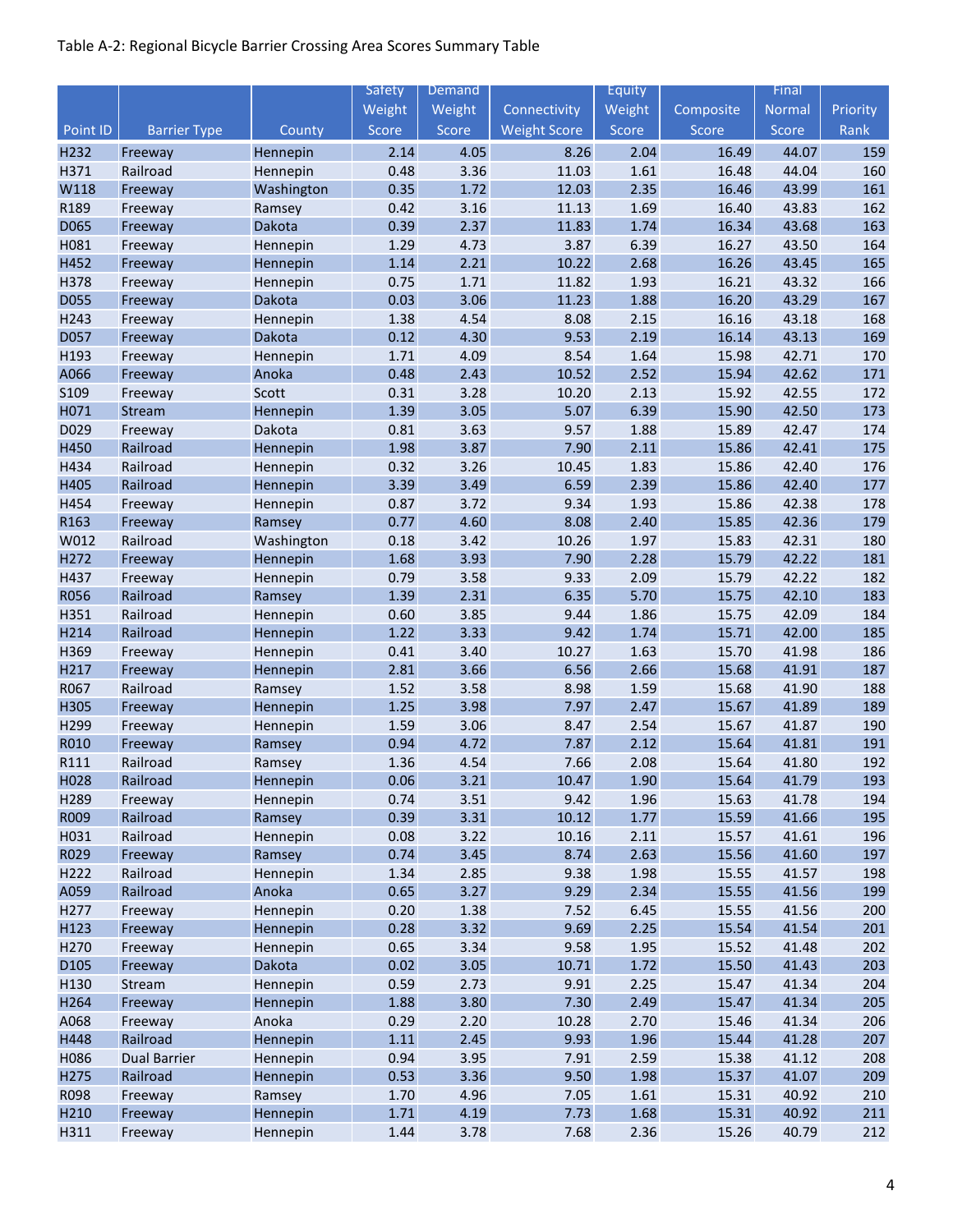|                  |                     |                    | Safety       | Demand       |                     | Equity       |                | Final          |            |
|------------------|---------------------|--------------------|--------------|--------------|---------------------|--------------|----------------|----------------|------------|
|                  |                     |                    | Weight       | Weight       | Connectivity        | Weight       | Composite      | <b>Normal</b>  | Priority   |
| Point ID         | <b>Barrier Type</b> | County             | Score        | Score        | <b>Weight Score</b> | Score        | Score          | Score          | Rank       |
| R025             | Freeway             | Ramsey             | 0.61         | 4.03         | 8.45                | 2.16         | 15.24          | 40.73          | 213        |
| H099             | Railroad            | Hennepin           | 0.46         | 3.38         | 9.31                | 2.07         | 15.22          | 40.69          | 214        |
| H418             | Freeway             | Hennepin           | 1.80         | 4.33         | 7.00                | 2.09         | 15.22          | 40.68          | 215        |
| R190             | Freeway             | Ramsey             | 1.28         | 4.31         | 7.68                | 1.88         | 15.14          | 40.48          | 216        |
| H279             | Freeway             | Hennepin           | 1.49         | 3.80         | 7.67                | 2.18         | 15.14          | 40.47          | 217        |
| H354             | Railroad            | Hennepin           | 0.81         | 3.76         | 8.20                | 2.35         | 15.12          | 40.42          | 218        |
| H189             | Freeway             | Hennepin           | 0.22         | 2.23         | 10.58               | 2.06         | 15.11          | 40.38          | 219        |
| H269             | Freeway             | Hennepin           | 0.61         | 3.41         | 9.13                | 1.96         | 15.10          | 40.37          | 220        |
| H300             | Freeway             | Hennepin           | 1.27         | 2.25         | 9.00                | 2.58         | 15.10          | 40.35          | 221        |
| H292             | Freeway             | Hennepin           | 1.09         | 3.97         | 7.84                | 2.18         | 15.09          | 40.34          | 222        |
| H117             | Railroad            | Hennepin           | 0.27         | 3.28         | 9.19                | 2.35         | 15.08          | 40.31          | 223        |
| R184             | Railroad            | Ramsey             | 1.25         | 3.49         | 8.76                | 1.59         | 15.08          | 40.31          | 224        |
| H266             | Freeway             | Hennepin           | 1.47         | 4.35         | 6.72                | 2.53         | 15.07          | 40.28          | 225        |
| H206             | Railroad            | Hennepin           | 0.84         | 2.33         | 9.87                | 2.00         | 15.03          | 40.19          | 226        |
| H021             | Railroad            | Hennepin           | 0.11         | 3.20         | 9.69                | 2.03         | 15.03          | 40.17          | 227        |
| R042             | Railroad            | Ramsey             | 0.92         | 2.56         | 9.42                | 2.11         | 15.02          | 40.15          | 228        |
| H118             | <b>Dual Barrier</b> | Hennepin           | 0.15         | 3.23         | 9.69                | 1.94         | 15.01          | 40.12          | 229        |
| D058             | Freeway             | Dakota             | 0.71         | 5.14         | 7.37                | 1.73         | 14.94          | 39.94          | 230        |
| H141             | Stream              | Hennepin           | 0.73         | 2.56         | 9.72                | 1.94         | 14.94          | 39.93          | 231        |
| H010             | Railroad            | Hennepin           | 0.28         | 3.28         | 9.33                | 2.03         | 14.91          | 39.86          | 232        |
| D070             | Freeway             | Dakota             | 0.69         | 3.54         | 8.59                | 2.08         | 14.89          | 39.80          | 233        |
| H227             | Railroad            | Hennepin           | 1.30         | 2.57         | 8.96                | 2.04         | 14.87          | 39.74          | 234        |
| R004             | Railroad            | Ramsey             | 0.29         | 2.00         | 10.56               | 1.99         | 14.85          | 39.69          | 235        |
| C101             | <b>Dual Barrier</b> | Carver             | 0.84         | 3.60         | 8.58                | 1.81         | 14.83          | 39.65          | 236        |
| R012             | Freeway             | Ramsey             | 0.94         | 4.30         | 7.15                | 2.44         | 14.83          | 39.63          | 237        |
| D006<br>H352     | Freeway<br>Railroad | Dakota<br>Hennepin | 0.15<br>1.02 | 1.93<br>4.31 | 10.78<br>7.68       | 1.96<br>1.81 | 14.82<br>14.82 | 39.62<br>39.61 | 238<br>239 |
| H178             |                     |                    | 0.46         | 2.42         | 9.76                | 2.17         | 14.81          | 39.58          | 240        |
| D066             | Freeway<br>Stream   | Hennepin<br>Dakota | 0.18         | 3.70         | 8.95                | 1.97         | 14.80          | 39.57          | 241        |
| H280             | Railroad            | Hennepin           | 1.09         | 3.97         | 7.34                | 2.37         | 14.76          | 39.46          | 242        |
| H455             | Railroad            | Hennepin           | 1.25         | 3.99         | 6.40                | 3.10         | 14.74          | 39.41          | 243        |
| H457             | Freeway             | Hennepin           | 0.42         | 2.06         | 9.71                | 2.56         | 14.74          | 39.40          | 244        |
| H192             | Freeway             | Hennepin           | 0.60         | 2.40         | 9.93                | 1.81         | 14.74          | 39.39          | 245        |
| H062             | Freeway             | Hennepin           | 0.46         | 3.37         | 8.68                | 2.20         | 14.71          | 39.32          | 246        |
| H <sub>134</sub> | Freeway             | Hennepin           | 0.57         | 2.45         | 10.15               | 1.53         | 14.70          | 39.29          | 247        |
| S018             | Freeway             | Scott              | 0.49         | 3.32         | 8.86                | 2.03         | 14.70          | 39.28          | 248        |
| H058             | <b>Dual Barrier</b> | Hennepin           | 0.49         | 2.45         | 10.11               | 1.61         | 14.65          | 39.15          | 249        |
| H052             | Freeway             | Hennepin           | 0.47         | 2.34         | 9.34                | 2.46         | 14.61          | 39.05          | 250        |
| H025             | Stream              | Hennepin           | 0.15         | 1.61         | 11.45               | 1.38         | 14.60          | 39.02          | 251        |
| H166             | <b>Dual Barrier</b> | Hennepin           | 2.22         | 3.98         | 6.32                | 2.04         | 14.56          | 38.92          | 252        |
| H080             | Freeway             | Hennepin           | 0.87         | 3.19         | 4.67                | 5.77         | 14.51          | 38.78          | 253        |
| H084             | Freeway             | Hennepin           | 0.71         | 4.16         | 3.46                | 6.16         | 14.49          | 38.73          | 254        |
| H374             | Freeway             | Hennepin           | 0.88         | 3.85         | 7.95                | 1.80         | 14.48          | 38.71          | 255        |
| H158             | Freeway             | Hennepin           | $1.10\,$     | 3.87         | 7.64                | 1.86         | 14.47          | 38.67          | 256        |
| D024             | Freeway             | Dakota             | 0.51         | 3.47         | 8.56                | 1.88         | 14.42          | 38.55          | 257        |
| D017             | Freeway             | Dakota             | 0.77         | 3.25         | 8.55                | 1.84         | 14.41          | 38.52          | 258        |
| H268             | Freeway             | Hennepin           | 0.41         | 3.61         | 8.34                | 2.03         | 14.39          | 38.45          | 259        |
| W060             | Railroad            | Washington         | 0.03         | 3.06         | 9.35                | 1.94         | 14.38          | 38.45          | 260        |
| H367             | Freeway             | Hennepin           | 0.43         | 2.19         | 9.56                | 2.16         | 14.34          | 38.32          | 261        |
| C106             | Railroad            | Carver             | 0.37         | 3.56         | 8.71                | 1.69         | 14.32          | 38.29          | 262        |
| D112             | Freeway             | Dakota             | 0.59         | 2.31         | 9.84                | 1.55         | 14.30          | 38.21          | 263        |
| H364             | Freeway             | Hennepin           | 0.59         | 4.03         | 7.61                | 2.05         | 14.28          | 38.17          | 264        |
| H307             | Stream              | Hennepin           | 0.41         | 2.17         | 9.83                | 1.84         | 14.25          | 38.09          | 265        |
| H163             | Railroad            | Hennepin           | 0.73         | 2.61         | 8.26                | 2.63         | 14.23          | 38.04          | 266        |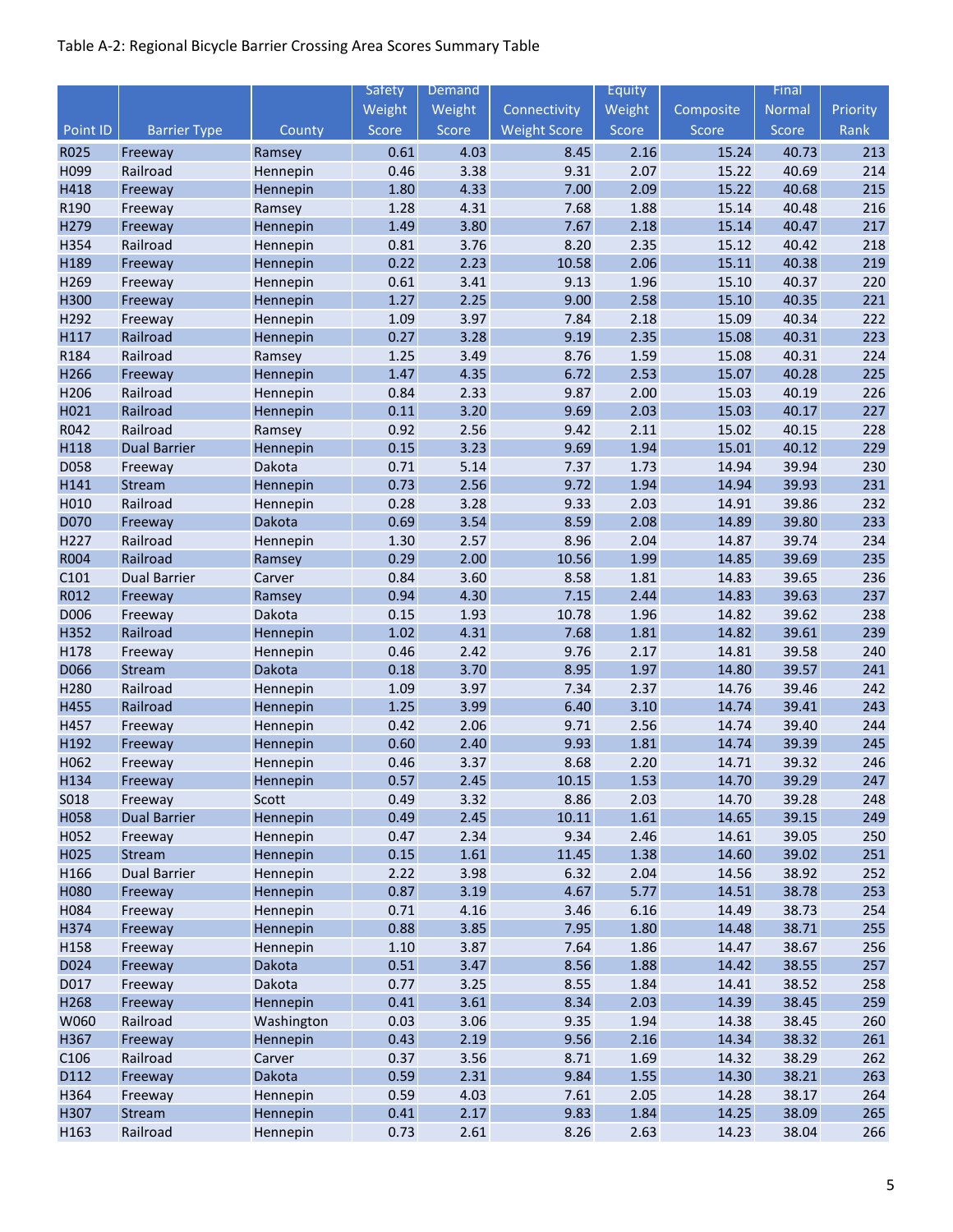|                   |                     |                      | Safety       | Demand       |                     | Equity       |                | Final          |            |
|-------------------|---------------------|----------------------|--------------|--------------|---------------------|--------------|----------------|----------------|------------|
|                   |                     |                      | Weight       | Weight       | Connectivity        | Weight       | Composite      | Normal         | Priority   |
| Point ID          | <b>Barrier Type</b> | County               | Score        | Score        | <b>Weight Score</b> | Score        | Score          | Score          | Rank       |
| H423              | Stream              | Hennepin             | 1.46         | 4.10         | 6.73                | 1.94         | 14.23          | 38.04          | 267        |
| Tier <sub>2</sub> |                     |                      |              |              |                     |              |                |                |            |
| H239              | Freeway             | Hennepin             | 0.88         | 3.47         | 6.63                | 3.16         | 14.14          | 37.79          | 268        |
| H251              | Railroad            | Hennepin             | 0.48         | 3.36         | 8.68                | 1.62         | 14.14          | 37.79          | 269        |
| D032              | Freeway             | Dakota               | 0.64         | 3.60         | 8.07                | 1.82         | 14.13          | 37.76          | 270        |
| H145              | Freeway             | Hennepin             | 0.55         | 3.43         | 7.86                | 2.28         | 14.12          | 37.74          | 271        |
| H135              | Freeway             | Hennepin             | 1.05         | 2.69         | 8.36                | 2.02         | 14.12          | 37.74          | 272        |
| H350              | Freeway             | Hennepin             | 0.81         | 3.95         | 7.42                | 1.93         | 14.11          | 37.71          | 273        |
| H131              | Freeway             | Hennepin             | 1.08         | 3.81         | 7.04                | 2.02         | 13.95          | 37.30          | 274        |
| A016              | Freeway             | Anoka                | 0.29         | 3.27         | 8.64                | 1.73         | 13.93          | 37.24          | 275        |
| C105              | Railroad            | Carver               | 0.29         | 1.68         | 10.35               | 1.62         | 13.93          | 37.24          | 276        |
| R188              | Freeway             | Ramsey               | 0.17         | 3.43         | 8.45                | 1.87         | 13.92          | 37.21          | 277        |
| H195              | Railroad            | Hennepin             | 0.77         | 3.33         | 7.48                | 2.34         | 13.92          | 37.21          | 278        |
| H240              | Freeway             | Hennepin             | 1.27         | 3.53         | 7.09                | 2.04         | 13.92          | 37.20          | 279        |
| D114              | Freeway             | Dakota               | 0.12         | 3.21         | 8.88                | 1.68         | 13.90          | 37.14          | 280        |
| W116              | Freeway             | Washington           | 0.78         | 3.65         | 7.31                | 2.15         | 13.89          | 37.13          | 281        |
| H261              | Freeway             | Hennepin             | 0.97         | 2.72         | 8.20                | 2.01         | 13.89          | 37.13          | 282        |
| H213              | Stream              | Hennepin             | 0.83         | 2.06         | 9.17                | 1.82         | 13.87          | 37.08          | 283        |
| H102              | Railroad            | Hennepin             | 0.82         | 2.38         | 5.13                | 5.50         | 13.82          | 36.95          | 284        |
| D018              | Freeway             | Dakota               | 0.18         | 3.30         | 8.27                | 2.05         | 13.80          | 36.89          | 285        |
| R157              | Railroad            | Ramsey               | 0.99         | 3.65         | 6.58                | 2.58         | 13.80          | 36.88          | 286        |
| H282              | Freeway             | Hennepin             | 0.41         | 4.55         | 6.97                | 1.81         | 13.74          | 36.74          | 287        |
| R036              | <b>Dual Barrier</b> | Ramsey               | 0.66         | 1.67         | 9.14                | 2.27         | 13.74          | 36.72          | 288        |
| H439              | Railroad            | Hennepin             | 0.83         | 1.99         | 9.10                | 1.81         | 13.73          | 36.70          | 289        |
| D025              | Freeway             | Dakota               | 0.86         | 3.49         | 6.53                | 2.82         | 13.71          | 36.64          | 290        |
| R160              | Freeway             | Ramsey               | 1.59         | 4.18         | 4.96                | 2.97         | 13.70          | 36.62          | 291        |
| H460              | Freeway             | Hennepin             | 0.13         | 3.13         | 8.13                | 2.32         | 13.70          | 36.62          | 292        |
| H267              | Freeway             | Hennepin             | 1.64         | 3.79         | 5.89                | 2.36         | 13.69          | 36.59          | 293        |
| H432              | Freeway             | Hennepin             | 0.37         | 1.71         | 9.83                | 1.74         | 13.65          | 36.49          | 294        |
| R014              | Freeway             | Ramsey               | 0.54         | 4.86         | 6.13                | 2.12         | 13.65          | 36.48          | 295        |
| H151              | Railroad            | Hennepin             | 0.95         | 2.46         | 7.85                | 2.37         | 13.63          | 36.44          | 296        |
| A153              | Freeway             | Anoka                | 0.70         | 1.93         | 8.75                | 2.24         | 13.63          | 36.43          | 297        |
| H382              | Railroad            | Hennepin             | 0.70         | 1.83         | 8.91                | 2.18         | 13.63          | 36.42          | 298        |
| H060              | <b>Dual Barrier</b> | Hennepin<br>Hennepin | 0.36         | 2.41         | 8.98                | 1.85         | 13.60          | 36.36          | 299        |
| H126              | Railroad            | Dakota               | 1.28         | 2.64<br>3.46 | 7.34                | 2.32         | 13.58<br>13.58 | 36.30          | 300<br>301 |
| D031<br>H263      | Railroad            |                      | 0.66<br>2.14 | 2.63         | 7.88<br>6.42        | 1.58<br>2.38 | 13.57          | 36.29<br>36.28 | 302        |
| R032              | Freeway<br>Freeway  | Hennepin<br>Ramsey   | 0.55         | 1.60         | 9.43                | 1.98         | 13.56          | 36.24          | 303        |
| H295              | Railroad            | Hennepin             | 1.47         | 3.96         | 5.89                | 2.23         | 13.55          | 36.22          | 304        |
| R049              | <b>Dual Barrier</b> | Ramsey               | 1.21         | 3.89         | 6.84                | 1.59         | 13.54          | 36.19          | 305        |
| R023              | Freeway             | Ramsey               | 0.63         | 2.67         | 8.36                | 1.86         | 13.53          | 36.16          | 306        |
| A121              | Freeway             | Anoka                | 0.82         | 2.72         | 8.39                | 1.58         | 13.52          | 36.13          | 307        |
| R028              | Freeway             | Ramsey               | 0.56         | 3.47         | 7.25                | 2.21         | 13.49          | 36.06          | 308        |
| R159              | Freeway             | Ramsey               | 1.45         | 3.15         | 6.60                | 2.28         | 13.48          | 36.03          | 309        |
| D043              | Freeway             | Dakota               | 0.67         | 3.78         | 6.93                | 2.09         | 13.47          | 36.00          | 310        |
| H375              | Freeway             | Hennepin             | 1.02         | 2.16         | 8.22                | 2.01         | 13.42          | 35.86          | 311        |
| D021              | Railroad            | Dakota               | 0.32         | 3.41         | 7.83                | 1.85         | 13.42          | 35.86          | 312        |
| <b>R008</b>       | Freeway             | Ramsey               | 0.38         | 4.32         | 6.59                | 2.12         | 13.41          | 35.83          | 313        |
| R016              | Freeway             | Ramsey               | 1.40         | 4.20         | 5.84                | 1.97         | 13.40          | 35.82          | 314        |
| R150              | Railroad            | Ramsey               | 0.41         | 4.59         | 6.29                | 2.08         | 13.38          | 35.77          | 315        |
| D030              | Freeway             | Dakota               | 0.32         | 3.28         | 7.89                | 1.88         | 13.37          | 35.74          | 316        |
| C001              | Railroad            | Carver               | 0.40         | 3.34         | 7.85                | 1.77         | 13.36          | 35.72          | 317        |
| H385              | Freeway             | Hennepin             | 0.17         | 1.97         | 9.74                | 1.48         | 13.36          | 35.70          | 318        |
| C108              | Freeway             | Carver               | 0.07         | 3.28         | 8.23                | 1.74         | 13.32          | 35.59          | 319        |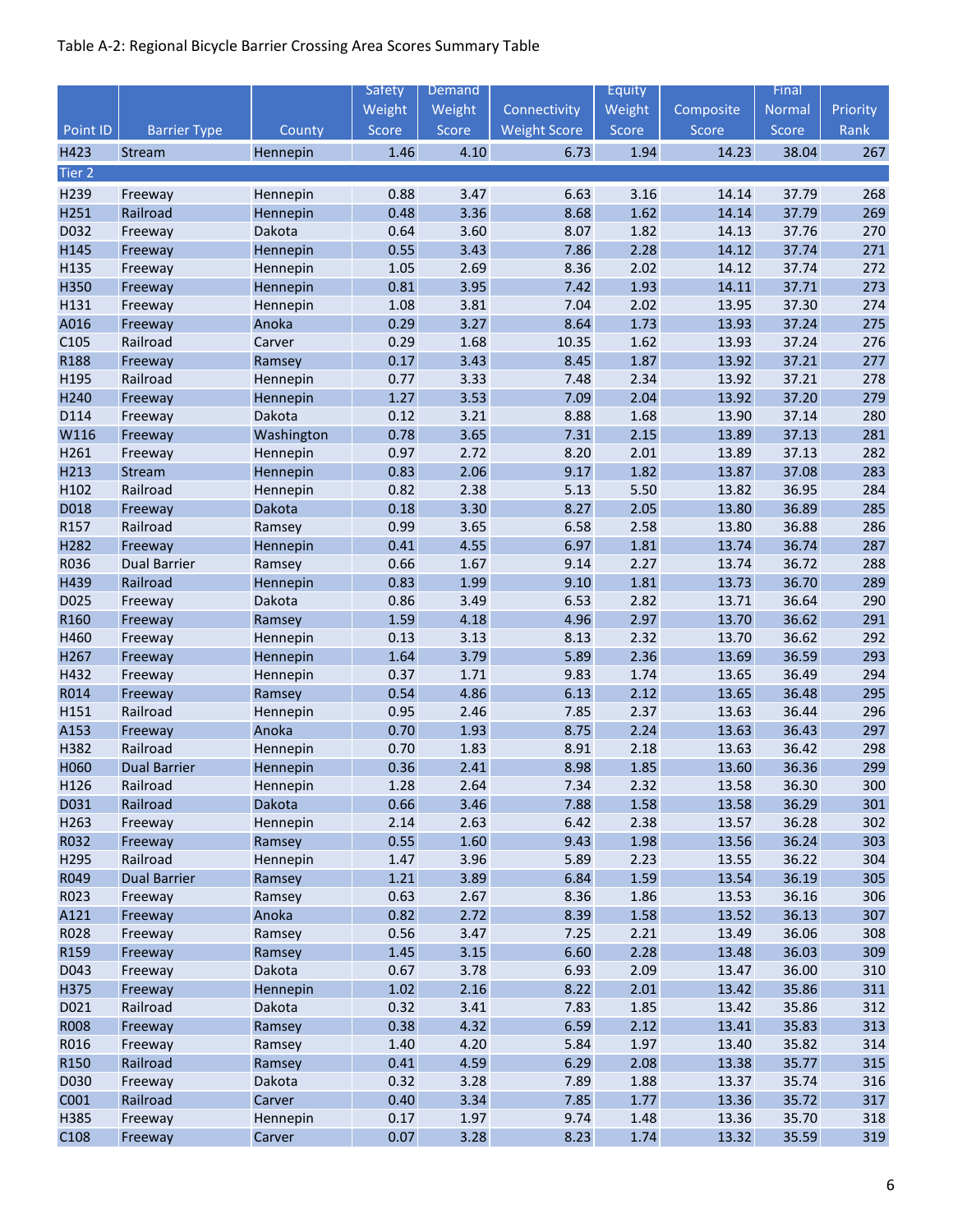|                  |                     |                 | Safety       | Demand       |                     | Equity       |                | Final          |            |
|------------------|---------------------|-----------------|--------------|--------------|---------------------|--------------|----------------|----------------|------------|
|                  |                     |                 | Weight       | Weight       | Connectivity        | Weight       | Composite      | Normal         | Priority   |
| Point ID         | <b>Barrier Type</b> | County          | Score        | Score        | <b>Weight Score</b> | Score        | Score          | Score          | Rank       |
| H116             | Railroad            | Hennepin        | 0.88         | 3.85         | 5.86                | 2.71         | 13.30          | 35.56          | 320        |
| W041             | Freeway             | Washington      | 1.19         | 2.72         | 7.17                | 2.22         | 13.30          | 35.54          | 321        |
| H015             | Railroad            | Hennepin        | 0.26         | 3.29         | 7.72                | 2.03         | 13.29          | 35.53          | 322        |
| D050             | Freeway             | Dakota          | $1.00\,$     | 3.27         | 6.87                | 2.14         | 13.28          | 35.51          | 323        |
| H366             | Freeway             | Hennepin        | 0.66         | 3.72         | 6.74                | 2.15         | 13.26          | 35.44          | 324        |
| H220             | Freeway             | Hennepin        | 1.74         | 2.20         | 6.85                | 2.45         | 13.25          | 35.41          | 325        |
| H119             | Freeway             | Hennepin        | 0.75         | 2.59         | 7.86                | 2.05         | 13.24          | 35.39          | 326        |
| A039             | Freeway             | Anoka           | 0.63         | 3.35         | 7.44                | 1.80         | 13.21          | 35.32          | 327        |
| A072             | Railroad            | Anoka           | 1.42         | 4.09         | 5.62                | 2.09         | 13.21          | 35.31          | 328        |
| D107             | Railroad            | Dakota          | 0.58         | 3.51         | 6.93                | 2.16         | 13.18          | 35.22          | 329        |
| D036             | Railroad            | Dakota          | 0.31         | 1.41         | 9.85                | 1.58         | 13.15          | 35.16          | 330        |
| H365             | Freeway             | Hennepin        | 0.76         | 2.15         | 7.86                | 2.38         | 13.15          | 35.14          | 331        |
| H386             | Freeway             | Hennepin        | 0.60         | 1.51         | 9.09                | 1.92         | 13.13          | 35.08          | 332        |
| H074             | Stream              | Hennepin        | 0.98         | 3.36         | 5.71                | 3.06         | 13.11          | 35.05          | 333        |
| R043             | Freeway             | Ramsey          | 0.93         | 3.51         | 5.86                | 2.81         | 13.10          | 35.02          | 334        |
| H392             | Freeway             | Hennepin        | 0.41         | 3.86         | 6.92                | 1.91         | 13.10          | 35.02          | 335        |
| D108             | Freeway             | Dakota          | 0.58         | 3.51         | 6.86                | 2.16         | 13.10          | 35.02          | 336        |
| R019             | Freeway             | Ramsey          | 0.54         | 4.69         | 5.76                | 2.11         | 13.09          | 34.99          | 337        |
| H169             | Railroad            | Hennepin        | 1.35         | 2.40         | 7.62                | 1.71         | 13.09          | 34.98          | 338        |
| D004             | Freeway             | Dakota          | 0.34         | 3.07         | 7.78                | 1.89         | 13.08          | 34.97          | 339        |
| C100             | <b>Dual Barrier</b> | Carver          | 0.49         | 3.34         | 7.32                | 1.92         | 13.07          | 34.94          | 340        |
| D039             | Railroad            | Dakota          | 0.37         | 3.61         | 7.67                | 1.42         | 13.07          | 34.94          | 341        |
| R034             | Freeway             | Ramsey          | 0.59         | 1.78         | 8.77                | 1.92         | 13.06          | 34.91          | 342        |
| H290             | Railroad            | Hennepin        | 0.71         | 3.55         | 6.65                | 2.14         | 13.05          | 34.88          | 343        |
| D111             | Freeway             | Dakota          | 0.67         | 1.74         | 8.76                | 1.87         | 13.05          | 34.87          | 344        |
| D077             | Freeway             | Dakota          | 0.02         | 1.86         | 9.28                | 1.88         | 13.03          | 34.84          | 345        |
| H002             | Railroad            | Hennepin        | 0.20         | 3.20         | 7.65                | 1.96         | 13.01          | 34.78          | 346        |
| H229             | Railroad            | Hennepin        | 1.20         | 3.83         | 6.22                | 1.76         | 13.00          | 34.75          | 347        |
| D115             | Freeway             | Dakota          | 0.10         | 3.25         | 7.38                | 2.26         | 12.99          | 34.72          | 348        |
| H034             | Freeway             | Hennepin        | 0.08         | 3.22         | 7.59                | 2.11         | 12.99          | 34.72          | 349        |
| W048             | Railroad            | Washington      | 0.23         | 3.20         | 7.72                | 1.78         | 12.93          | 34.57          | 350        |
| H449             | Railroad            | Hennepin        | 1.63         | 2.15         | 7.33                | 1.79         | 12.90          | 34.49          | 351        |
| H461             | Freeway             | Hennepin        | 0.36         | 3.28         | 7.37                | 1.89         | 12.90          | 34.49          | 352        |
| D049             | Freeway             | Dakota          | 0.33         | 3.38         | 6.75                | 2.45         | 12.90          | 34.48          | 353        |
| D <sub>106</sub> | Railroad            | Dakota          | 0.20         | 3.53         | 7.57                | 1.60         | 12.89          | 34.47          | 354        |
| H462             | Freeway             | Hennepin        | 0.26         | 3.21         | 7.62                | 1.79         | 12.87          | 34.41          | 355        |
| R151             | Freeway             | Ramsey          | 0.53         | 3.97         | 6.20                | 2.15         | 12.85          | 34.34          | 356        |
| D038<br>H258     | Freeway<br>Railroad | Dakota          | 0.76<br>0.58 | 4.05<br>3.62 | 5.62<br>6.58        | 2.33<br>1.97 | 12.76<br>12.75 | 34.10<br>34.09 | 357<br>358 |
| C109             |                     | Hennepin        | 0.23         | 3.31         | 7.48                | 1.73         | 12.75          | 34.07          | 359        |
| S102             | Freeway<br>Railroad | Carver          | 0.02         | 3.05         | 7.67                | 2.00         |                | 34.07          | 360        |
| C007             | Freeway             | Scott<br>Carver | 0.23         | 3.31         | 7.45                | 1.75         | 12.74<br>12.74 | 34.06          | 361        |
| S003             | <b>Dual Barrier</b> | Scott           | 0.25         | 3.39         | 6.97                | 2.11         | 12.72          | 34.00          | 362        |
| H012             | Stream              | Hennepin        | 0.15         | 1.61         | 9.33                | 1.58         | 12.68          | 33.88          | 363        |
| H373             | Freeway             | Hennepin        | 0.45         | 4.07         | 6.04                | 2.11         | 12.67          | 33.87          | 364        |
| H087             | <b>Dual Barrier</b> | Hennepin        | 0.94         | 2.47         | 6.51                | 2.74         | 12.66          | 33.85          | 365        |
| R001             | Railroad            | Ramsey          | 0.31         | 3.48         | 6.97                | 1.90         | 12.65          | 33.83          | 366        |
| D027             | Freeway             | Dakota          | 0.38         | 2.13         | 8.33                | 1.78         | 12.62          | 33.73          | 367        |
| R155             | Freeway             | Ramsey          | 0.45         | 2.03         | 8.15                | 2.00         | 12.62          | 33.73          | 368        |
| H226             | Freeway             | Hennepin        | 1.39         | 3.11         | 5.94                | 2.17         | 12.62          | 33.72          | 369        |
| D110             | Freeway             | Dakota          | 0.42         | 1.72         | 8.06                | 2.41         | 12.61          | 33.71          | 370        |
| H173             | Railroad            | Hennepin        | 1.43         | 4.02         | 5.48                | 1.68         | 12.61          | 33.71          | 371        |
| H362             | Freeway             | Hennepin        | 0.40         | 1.49         | 8.83                | 1.88         | 12.60          | 33.69          | 372        |
| A111             | Freeway             | Anoka           | 0.18         | 1.32         | 9.65                | 1.44         | 12.59          | 33.64          | 373        |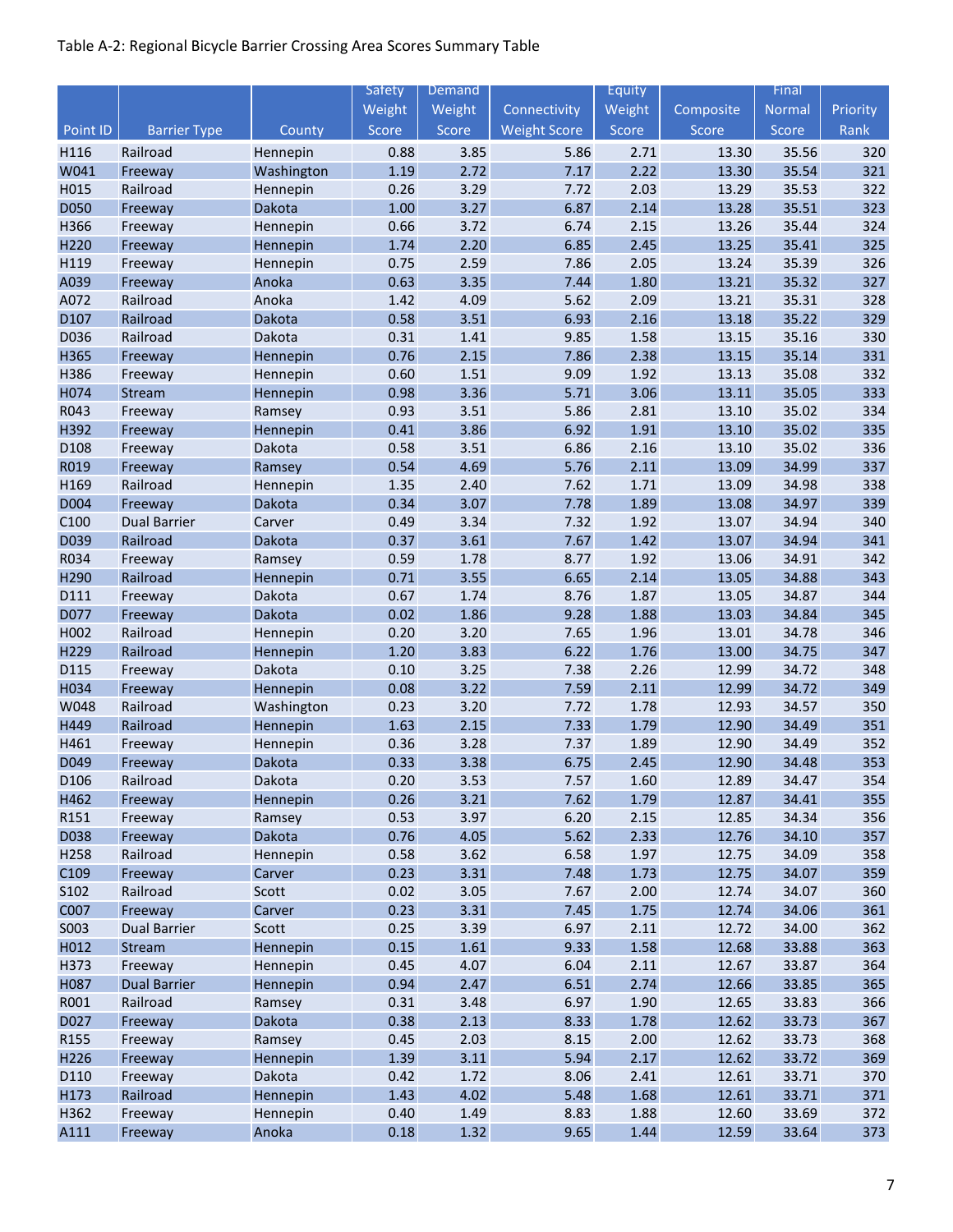|             |                     |            | Safety | Demand |                     | Equity |           | Final  |          |
|-------------|---------------------|------------|--------|--------|---------------------|--------|-----------|--------|----------|
|             |                     |            | Weight | Weight | Connectivity        | Weight | Composite | Normal | Priority |
| Point ID    | <b>Barrier Type</b> | County     | Score  | Score  | <b>Weight Score</b> | Score  | Score     | Score  | Rank     |
| A137        | Freeway             | Anoka      | 0.68   | 2.42   | 7.72                | 1.75   | 12.58     | 33.63  | 374      |
| H296        | Freeway             | Hennepin   | 0.17   | 2.51   | 3.63                | 6.27   | 12.58     | 33.62  | 375      |
| D113        | Freeway             | Dakota     | 0.99   | 2.38   | 7.23                | 1.96   | 12.56     | 33.57  | 376      |
| H419        | Freeway             | Hennepin   | 1.43   | 2.30   | 6.52                | 2.31   | 12.55     | 33.54  | 377      |
| S029        | Freeway             | Scott      | 0.27   | 1.76   | 8.26                | 2.25   | 12.53     | 33.50  | 378      |
| A149        | Freeway             | Anoka      | 0.56   | 1.79   | 8.09                | 1.99   | 12.43     | 33.22  | 379      |
| H406        | Railroad            | Hennepin   | 1.62   | 2.46   | 6.22                | 2.12   | 12.43     | 33.22  | 380      |
| H363        | Freeway             | Hennepin   | 0.66   | 1.55   | 8.32                | 1.89   | 12.41     | 33.18  | 381      |
| H355        | Railroad            | Hennepin   | 0.78   | 1.88   | 7.55                | 2.19   | 12.41     | 33.17  | 382      |
| R039        | Freeway             | Ramsey     | 0.56   | 3.62   | 6.08                | 2.15   | 12.41     | 33.16  | 383      |
| A057        | Freeway             | Anoka      | 0.90   | 2.82   | 6.56                | 2.09   | 12.38     | 33.08  | 384      |
| H191        | Freeway             | Hennepin   | 0.93   | 2.34   | 7.18                | 1.92   | 12.37     | 33.07  | 385      |
| R045        | Freeway             | Ramsey     | 0.78   | 4.91   | 4.32                | 2.33   | 12.34     | 33.00  | 386      |
| A062        | Freeway             | Anoka      | 0.90   | 3.82   | 5.27                | 2.32   | 12.31     | 32.91  | 387      |
| W047        | Freeway             | Washington | 0.17   | 3.42   | 7.07                | 1.64   | 12.31     | 32.89  | 388      |
| R059        | <b>Dual Barrier</b> | Ramsey     | 1.29   | 3.97   | 5.17                | 1.83   | 12.26     | 32.77  | 389      |
| H155        | Freeway             | Hennepin   | 0.49   | 3.40   | 6.71                | 1.65   | 12.24     | 32.72  | 390      |
| H054        | Freeway             | Hennepin   | 0.36   | 2.61   | 7.01                | 2.20   | 12.18     | 32.56  | 391      |
| H459        | Freeway             | Hennepin   | 0.68   | 2.06   | 7.22                | 2.21   | 12.18     | 32.55  | 392      |
| D037        | Freeway             | Dakota     | 0.06   | 3.41   | 7.06                | 1.64   | 12.17     | 32.53  | 393      |
| H420        | Freeway             | Hennepin   | 1.16   | 2.52   | 6.75                | 1.74   | 12.17     | 32.53  | 394      |
| H228        | Freeway             | Hennepin   | 1.09   | 1.93   | 6.97                | 2.18   | 12.16     | 32.51  | 395      |
| C102        | Freeway             | Carver     | 0.43   | 1.51   | 8.82                | 1.38   | 12.14     | 32.44  | 396      |
| D040        | Freeway             | Dakota     | 0.65   | 3.59   | 5.75                | 2.13   | 12.11     | 32.38  | 397      |
| D005        | Freeway             | Dakota     | 0.33   | 2.81   | 7.17                | 1.81   | 12.11     | 32.37  | 398      |
| R041        | Railroad            | Ramsey     | 0.66   | 2.30   | 7.20                | 1.93   | 12.09     | 32.31  | 399      |
| H456        | Freeway             | Hennepin   | 0.43   | 1.63   | 8.36                | 1.66   | 12.08     | 32.28  | 400      |
| A122        | Freeway             | Anoka      | 0.51   | 2.31   | 7.41                | 1.82   | 12.05     | 32.20  | 401      |
| R156        | Freeway             | Ramsey     | 0.53   | 2.36   | 6.53                | 2.59   | 12.00     | 32.09  | 402      |
| A056        | Freeway             | Anoka      | 0.83   | 2.40   | 6.44                | 2.31   | 11.98     | 32.01  | 403      |
| W027        | Railroad            | Washington | 0.14   | 1.33   | 8.42                | 2.09   | 11.97     | 32.01  | 404      |
| H001        | Stream              | Hennepin   | 0.20   | 3.20   | 6.60                | 1.96   | 11.96     | 31.97  | 405      |
| H144        | Freeway             | Hennepin   | 1.08   | 4.14   | 4.74                | 2.00   | 11.96     | 31.97  | 406      |
| D045        | Freeway             | Dakota     | 0.87   | 2.50   | 6.44                | 2.15   | 11.96     | 31.96  | 407      |
| A018        | Freeway             | Anoka      | 0.29   | 2.73   | 7.26                | 1.68   | 11.96     | 31.96  | 408      |
| H105        | Railroad            | Hennepin   | 0.79   | 2.63   | 5.93                | 2.60   | 11.96     | 31.96  | 409      |
| H422        | Freeway             | Hennepin   | 1.37   | 2.92   | 5.66                | 1.99   | 11.95     | 31.93  | 410      |
| H283        | Railroad            | Hennepin   | 1.02   | 2.96   | 5.70                | 2.24   | 11.91     | 31.84  | 411      |
| S034        | Freeway             | Scott      | 0.14   | 3.25   | 6.38                | 2.14   | 11.90     | 31.81  | 412      |
| D002        | Freeway             | Dakota     | 0.82   | 3.65   | 5.04                | 2.37   | 11.89     | 31.78  | 413      |
| H204        | Freeway             | Hennepin   | 1.20   | 3.75   | 5.37                | 1.56   | 11.88     | 31.76  | 414      |
| <b>S108</b> | Freeway             | Scott      | 0.62   | 3.47   | 5.91                | 1.88   | 11.88     | 31.75  | 415      |
| H042        | Stream              | Hennepin   | 0.05   | 3.22   | 6.90                | 1.71   | 11.87     | 31.74  | 416      |
| H315        | Railroad            | Hennepin   | 0.30   | 3.25   | 6.33                | 1.98   | 11.87     | 31.72  | 417      |
| S014        | Railroad            | Scott      | 0.27   | 3.26   | 6.33                | 1.98   | 11.85     | 31.68  | 418      |
| C104        | Freeway             | Carver     | 0.22   | 3.21   | 6.75                | 1.64   | 11.82     | 31.59  | 419      |
| H399        | Railroad            | Hennepin   | 0.58   | 1.88   | 7.41                | 1.91   | 11.79     | 31.51  | 420      |
| A120        | Railroad            | Anoka      | 0.62   | 1.96   | 7.59                | 1.61   | 11.78     | 31.49  | 421      |
| H101        | Railroad            | Hennepin   | 0.53   | 2.19   | 7.39                | 1.65   | 11.76     | 31.44  | 422      |
| S026        | Freeway             | Scott      | 1.20   | 3.65   | 4.72                | 2.18   | 11.76     | 31.43  | 423      |
| R158        | Freeway             | Ramsey     | 0.87   | 1.94   | 6.45                | 2.49   | 11.75     | 31.41  | 424      |
| S103        | Freeway             | Scott      | 0.06   | 1.94   | 8.06                | 1.69   | 11.74     | 31.38  | 425      |
| W038        | Freeway             | Washington | 0.08   | 1.32   | 8.44                | 1.88   | 11.73     | 31.34  | 426      |
| S037        | Freeway             | Scott      | 0.58   | 2.85   | 6.47                | 1.82   | 11.72     | 31.33  | 427      |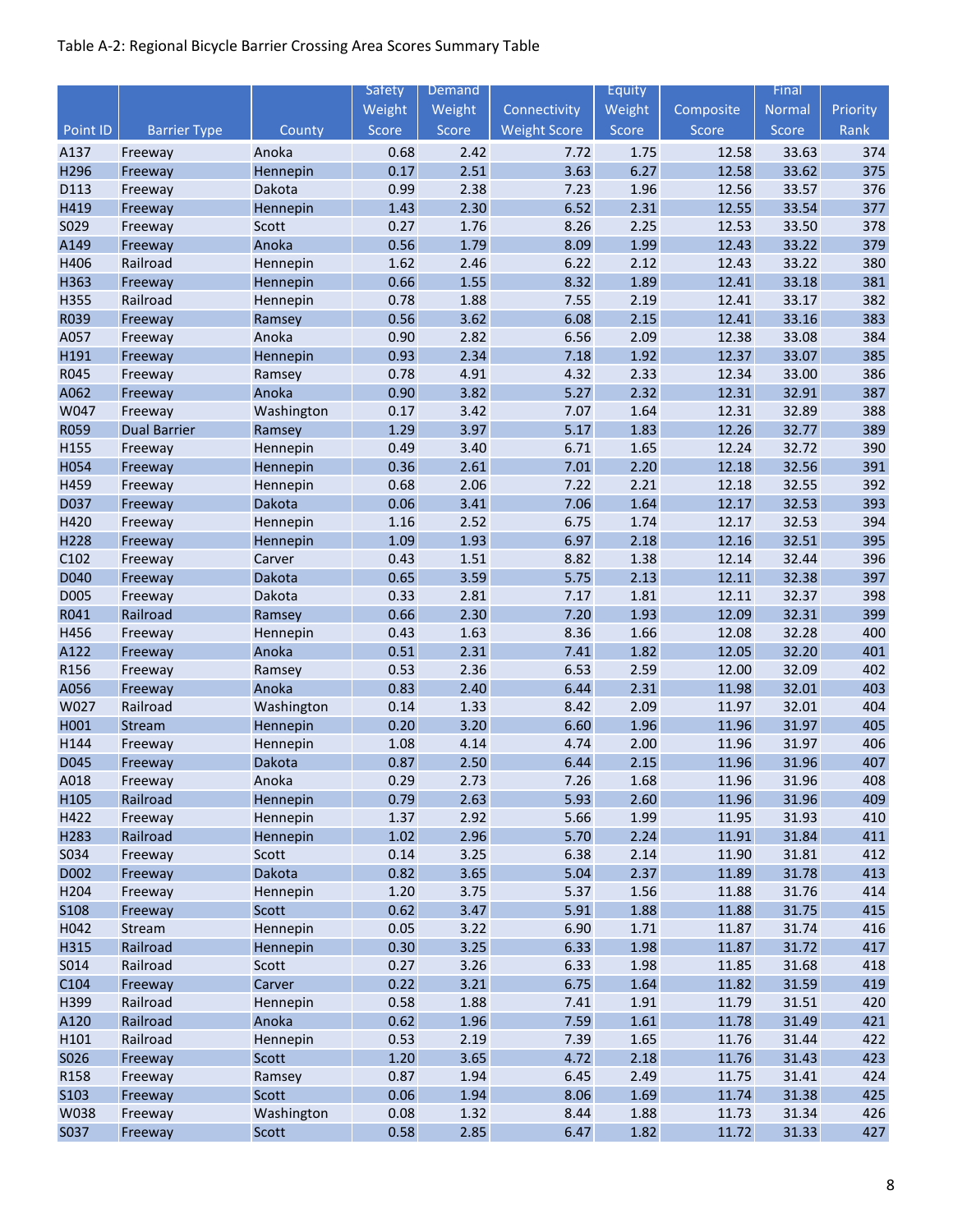|             |                     |            | <b>Safety</b> | Demand |                     | Equity |           | Final  |          |
|-------------|---------------------|------------|---------------|--------|---------------------|--------|-----------|--------|----------|
|             |                     |            | Weight        | Weight | Connectivity        | Weight | Composite | Normal | Priority |
| Point ID    | <b>Barrier Type</b> | County     | Score         | Score  | <b>Weight Score</b> | Score  | Score     | Score  | Rank     |
| D104        | Freeway             | Dakota     | 0.52          | 1.84   | 6.85                | 2.46   | 11.67     | 31.19  | 428      |
| H146        | Stream              | Hennepin   | 0.80          | 2.47   | 6.24                | 2.15   | 11.66     | 31.18  | 429      |
| R026        | Freeway             | Ramsey     | 0.48          | 4.22   | 4.79                | 2.17   | 11.66     | 31.16  | 430      |
| H377        | Stream              | Hennepin   | $1.01\,$      | 3.50   | 4.93                | 2.21   | 11.63     | 31.10  | 431      |
| H431        | Freeway             | Hennepin   | 0.31          | 1.43   | 8.09                | 1.80   | 11.63     | 31.08  | 432      |
| R038        | Railroad            | Ramsey     | 0.55          | 3.43   | 5.25                | 2.39   | 11.62     | 31.05  | 433      |
| H038        | Railroad            | Hennepin   | 0.05          | 3.24   | 6.64                | 1.68   | 11.61     | 31.04  | 434      |
| A023        | Freeway             | Anoka      | 0.61          | 1.98   | 6.87                | 2.13   | 11.59     | 30.97  | 435      |
| H075        | Freeway             | Hennepin   | 1.23          | 2.49   | 5.40                | 2.47   | 11.58     | 30.97  | 436      |
| W043        | Stream              | Washington | 0.01          | 3.04   | 6.98                | 1.54   | 11.56     | 30.90  | 437      |
| A102        | Freeway             | Anoka      | 0.57          | 1.83   | 7.19                | 1.97   | 11.55     | 30.88  | 438      |
| <b>C005</b> | Railroad            | Carver     | 0.01          | 3.13   | 6.86                | 1.55   | 11.55     | 30.86  | 439      |
| H211        | Stream              | Hennepin   | 0.61          | 2.55   | 6.52                | 1.85   | 11.54     | 30.83  | 440      |
| H047        | Railroad            | Hennepin   | 0.29          | 3.52   | 6.12                | 1.59   | 11.52     | 30.79  | 441      |
| H288        | Freeway             | Hennepin   | 1.36          | 2.28   | 5.69                | 2.17   | 11.50     | 30.74  | 442      |
| W022        | Railroad            | Washington | 0.07          | 1.26   | 8.14                | 2.02   | 11.49     | 30.72  | 443      |
| A103        | Freeway             | Anoka      | 0.16          | 1.57   | 7.92                | 1.83   | 11.48     | 30.68  | 444      |
| H115        | Freeway             | Hennepin   | 0.59          | 3.44   | 5.60                | 1.84   | 11.47     | 30.66  | 445      |
| R072        | Railroad            | Ramsey     | 1.57          | 3.41   | 3.81                | 2.61   | 11.40     | 30.47  | 446      |
| R154        | Freeway             | Ramsey     | 0.33          | 1.47   | 7.57                | 2.01   | 11.39     | 30.44  | 447      |
| R106        | Freeway             | Ramsey     | 0.51          | 3.49   | 5.50                | 1.84   | 11.34     | 30.32  | 448      |
| W112        | Railroad            | Washington | 0.07          | 3.11   | 6.06                | 2.08   | 11.32     | 30.26  | 449      |
| A005        | <b>Dual Barrier</b> | Anoka      | 0.04          | 1.34   | 8.59                | 1.34   | 11.31     | 30.23  | 450      |
| A114        | Stream              | Anoka      | 0.71          | 2.29   | 6.09                | 2.19   | 11.29     | 30.17  | 451      |
| R018        | Stream              | Ramsey     | 0.40          | 4.13   | 5.61                | 1.13   | 11.28     | 30.15  | 452      |
| A049        | Freeway             | Anoka      | 1.11          | 2.42   | 5.60                | 2.12   | 11.26     | 30.09  | 453      |
| R052        | Railroad            | Ramsey     | 0.51          | 3.39   | 5.26                | 2.09   | 11.25     | 30.06  | 454      |
| W016        | Freeway             | Washington | 0.51          | 2.62   | 5.90                | 2.19   | 11.22     | 29.99  | 455      |
| H107        | <b>Dual Barrier</b> | Hennepin   | 0.10          | 3.13   | 6.40                | 1.59   | 11.22     | 29.99  | 456      |
| H253        | Freeway             | Hennepin   | 0.73          | 1.85   | 3.51                | 5.12   | 11.21     | 29.96  | 457      |
| A017        | Railroad            | Anoka      | 0.38          | 2.75   | 6.36                | 1.71   | 11.20     | 29.94  | 458      |
| S027        | Freeway             | Scott      | 0.51          | 3.32   | 5.42                | 1.94   | 11.19     | 29.92  | 459      |
| <b>SO08</b> | Freeway             | Scott      | 0.15          | 3.05   | 5.98                | 2.00   | 11.19     | 29.90  | 460      |
| H433        | Freeway             | Hennepin   | 0.52          | 1.45   | 7.47                | 1.72   | 11.16     | 29.83  | 461      |
| S016        | Freeway             | Scott      | 0.22          | 3.35   | 5.18                | 2.41   | 11.16     | 29.82  | 462      |
| D109        | Freeway             | Dakota     | 0.77          | 1.67   | 6.82                | 1.89   | 11.16     | 29.82  | 463      |
| S107        | Freeway             | Scott      | 0.29          | 3.32   | 5.78                | 1.76   | 11.15     | 29.81  | 464      |
| D103        | Freeway             | Dakota     | 0.67          | 3.69   | 4.66                | 2.10   | 11.12     | 29.72  | 465      |
| D015        | Freeway             | Dakota     | 0.31          | 2.08   | 7.10                | 1.62   | 11.11     | 29.69  | 466      |
| W115        | Freeway             | Washington | 0.65          | 3.39   | 5.31                | 1.75   | 11.10     | 29.68  | 467      |
| H250        | Railroad            | Hennepin   | 0.60          | 2.05   | 6.31                | 2.10   | 11.07     | 29.59  | 468      |
| <b>SO15</b> | Freeway             | Scott      | 0.19          | 1.40   | 7.22                | 2.25   | 11.06     | 29.56  | 469      |
| D042        | Freeway             | Dakota     | 0.52          | 2.20   | 6.28                | 2.06   | 11.06     | 29.56  | 470      |
| H245        | Freeway             | Hennepin   | 0.27          | 1.40   | 7.76                | 1.63   | 11.05     | 29.54  | 471      |
| D056        | Freeway             | Dakota     | 0.39          | 2.32   | 6.23                | 2.10   | 11.04     | 29.51  | 472      |
| R046        | Freeway             | Ramsey     | 0.56          | 2.09   | 6.06                | 2.33   | 11.03     | 29.48  | 473      |
| R181        | Freeway             | Ramsey     | 0.42          | 1.55   | 6.63                | 2.39   | 10.98     | 29.36  | 474      |
| A134        | Freeway             | Anoka      | 0.71          | 1.78   | 6.80                | 1.69   | 10.97     | 29.33  | 475      |
| H069        | Freeway             | Hennepin   | 0.19          | 4.28   | 4.58                | 1.91   | 10.96     | 29.30  | 476      |
| <b>R050</b> | Railroad            | Ramsey     | 0.44          | 3.34   | 5.10                | 2.08   | 10.95     | 29.27  | 477      |
| H430        | Freeway             | Hennepin   | 0.50          | 1.81   | 6.89                | 1.75   | 10.94     | 29.24  | 478      |
| S010        | Railroad            | Scott      | 0.30          | 3.24   | 5.39                | 2.00   | 10.93     | 29.22  | 479      |
| H389        | Railroad            | Hennepin   | 0.16          | 1.83   | 7.25                | 1.67   | 10.92     | 29.20  | 480      |
| H094        | Stream              | Hennepin   | 0.49          | 2.41   | 6.30                | 1.73   | 10.92     | 29.20  | 481      |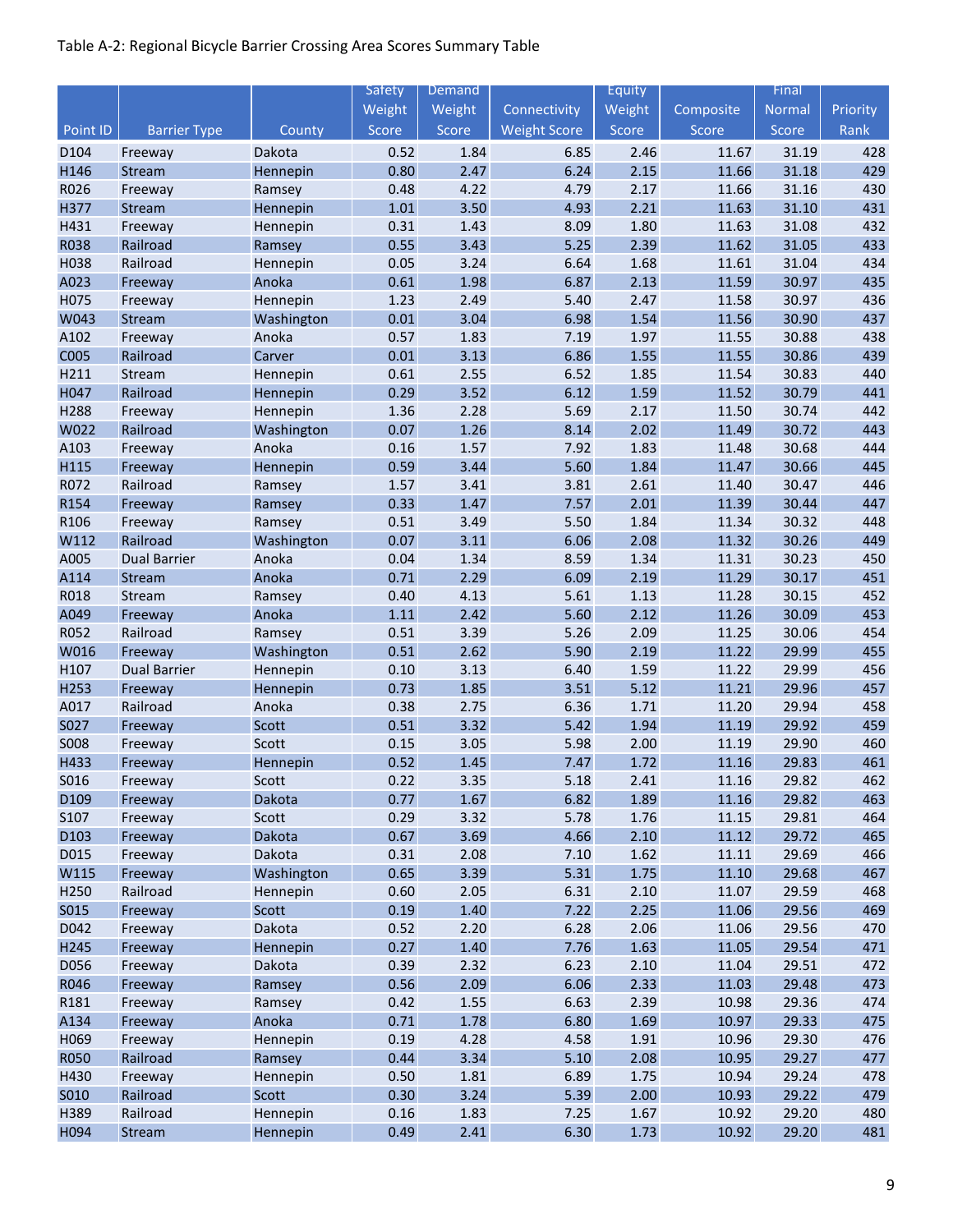|                  |                     |                      | <b>Safety</b> | Demand       |                     | Equity       |                | Final          |            |
|------------------|---------------------|----------------------|---------------|--------------|---------------------|--------------|----------------|----------------|------------|
|                  |                     |                      | Weight        | Weight       | Connectivity        | Weight       | Composite      | Normal         | Priority   |
| Point ID         | <b>Barrier Type</b> | County               | Score         | Score        | <b>Weight Score</b> | Score        | Score          | Score          | Rank       |
| <b>S106</b>      | Freeway             | Scott                | 0.29          | 3.31         | 5.77                | 1.50         | 10.88          | 29.08          | 482        |
| H051             | Freeway             | Hennepin             | 0.18          | 2.27         | 5.86                | 2.56         | 10.88          | 29.07          | 483        |
| W101             | Railroad            | Washington           | 0.07          | 3.37         | 5.84                | 1.59         | 10.87          | 29.07          | 484        |
| W111             | Freeway             | Washington           | 0.04          | 1.24         | 7.76                | 1.82         | 10.86          | 29.04          | 485        |
| D041             | Railroad            | Dakota               | 0.06          | 3.07         | 6.08                | 1.64         | 10.85          | 28.99          | 486        |
| A117             | Freeway             | Anoka                | 0.49          | 1.72         | 6.79                | 1.83         | 10.82          | 28.93          | 487        |
| H436             | Freeway             | Hennepin             | 0.63          | 1.72         | 6.88                | 1.60         | 10.82          | 28.93          | 488        |
| S105             | Freeway             | Scott                | 0.18          | 3.25         | 5.36                | 2.03         | 10.82          | 28.92          | 489        |
| D009             | Freeway             | Dakota               | 0.74          | 3.06         | 4.76                | 2.22         | 10.79          | 28.83          | 490        |
| W106             | Freeway             | Washington           | 0.18          | 2.02         | 6.77                | 1.81         | 10.79          | 28.83          | 491        |
| H072             | Freeway             | Hennepin             | 0.90          | 2.58         | 5.00                | 2.30         | 10.77          | 28.80          | 492        |
| W023             | Railroad            | Washington           | 0.11          | 1.28         | 7.12                | 2.23         | 10.75          | 28.72          | 493        |
| D014             | Freeway             | Dakota               | 0.42          | 2.32         | 6.35                | 1.62         | 10.72          | 28.66          | 494        |
| R153             | Freeway             | Ramsey               | 0.55          | 1.59         | 6.37                | 2.19         | 10.71          | 28.63          | 495        |
| R152             | Freeway             | Ramsey               | 0.60          | 3.47         | 4.47                | 2.12         | 10.67          | 28.52          | 496        |
| H387             | Railroad            | Hennepin             | 0.03          | 1.48         | 7.15                | 2.00         | 10.66          | 28.48          | 497        |
| W107             | Freeway             | Washington           | 0.07          | 2.51         | 6.81                | 1.22         | 10.61          | 28.35          | 498        |
| S021             | Freeway             | Scott                | 0.24          | 2.10         | 5.84                | 2.41         | 10.60          | 28.34          | 499        |
| A004             | Stream              | Anoka                | 0.17          | 1.32         | 7.59                | 1.49         | 10.58          | 28.27          | 500        |
| H444             | Freeway             | Hennepin             | 0.28          | 1.46         | 6.78                | 2.03         | 10.55          | 28.19          | 501        |
| A119             | Railroad            | Anoka                | 0.59          | 1.64         | 6.65                | 1.66         | 10.54          | 28.18          | 502        |
| H306             | Freeway             | Hennepin             | 0.96          | 2.36         | 5.01                | 2.21         | 10.54          | 28.18          | 503<br>504 |
| W036<br>H125     | Freeway<br>Railroad | Washington           | 0.03<br>1.05  | 1.23<br>2.82 | 7.46<br>4.65        | 1.82<br>2.02 | 10.54<br>10.54 | 28.18<br>28.16 | 505        |
| H162             |                     | Hennepin             | 0.70          | 3.33         | 4.16                | 2.36         | 10.54          | 28.16          | 506        |
| H176             | Freeway<br>Railroad | Hennepin<br>Hennepin | 2.22          | 2.92         | 3.01                | 2.39         | 10.54          | 28.16          | 507        |
| H294             | Stream              | Hennepin             | 0.60          | 1.79         | 5.98                | 2.16         | 10.53          | 28.16          | 508        |
| H458             | Freeway             | Hennepin             | 0.41          | 3.58         | 4.66                | 1.87         | 10.53          | 28.14          | 509        |
| H089             | Freeway             | Hennepin             | 0.86          | 3.68         | 3.18                | 2.78         | 10.50          | 28.07          | 510        |
| R187             | Freeway             | Ramsey               | 0.17          | 1.62         | 6.58                | 2.13         | 10.49          | 28.04          | 511        |
| W003             | Freeway             | Washington           | 0.08          | 1.29         | 7.25                | 1.87         | 10.49          | 28.04          | 512        |
| D102             | Freeway             | Dakota               | 0.61          | 2.28         | 5.38                | 2.21         | 10.47          | 27.99          | 513        |
| H207             | Railroad            | Hennepin             | 0.79          | 1.91         | 5.89                | 1.84         | 10.42          | 27.87          | 514        |
| W019             | Freeway             | Washington           | 0.26          | 4.24         | 3.81                | 2.10         | 10.41          | 27.83          | 515        |
| H <sub>136</sub> | Freeway             | Hennepin             | 0.48          | 4.18         | 3.55                | 2.20         | 10.41          | 27.83          | 516        |
| A154             | Railroad            | Anoka                | 0.69          | 2.20         | 5.19                | 2.33         | 10.41          | 27.81          | 517        |
| A110             | Freeway             | Anoka                | 1.04          | 2.25         | 4.76                | 2.32         | 10.38          | 27.74          | 518        |
| <b>SO20</b>      | Freeway             | Scott                | 0.59          | 1.73         | 6.23                | 1.81         | 10.36          | 27.70          | 519        |
| Tier 3           |                     |                      |               |              |                     |              |                |                |            |
| H085             | Freeway             | Hennepin             | 0.49          | 3.36         | 4.65                | 1.80         | 10.31          | 27.55          | 520        |
| H225             | Freeway             | Hennepin             | 1.05          | 2.90         | 4.31                | 2.04         | 10.30          | 27.52          | 521        |
| R011             | Freeway             | Ramsey               | 0.44          | 2.13         | 6.59                | 1.13         | 10.28          | 27.48          | 522        |
| A073             | Freeway             | Anoka                | 1.14          | 2.37         | 4.77                | 1.99         | 10.27          | 27.46          | 523        |
| H293             | Freeway             | Hennepin             | 0.35          | 1.81         | 5.62                | 2.47         | 10.25          | 27.40          | 524        |
| W105             | Freeway             | Washington           | 0.46          | 1.55         | 6.43                | 1.79         | 10.23          | 27.33          | 525        |
| R030             | Freeway             | Ramsey               | 0.93          | 1.70         | 5.32                | 2.27         | 10.22          | 27.32          | 526        |
| H221             | Freeway             | Hennepin             | 1.41          | 2.17         | 4.16                | 2.48         | 10.21          | 27.29          | 527        |
| W021             | Railroad            | Washington           | 0.17          | 1.33         | 7.00                | 1.70         | 10.20          | 27.27          | 528        |
| H171             | Railroad            | Hennepin             | 1.72          | 2.57         | 4.32                | 1.59         | 10.20          | 27.25          | 529        |
| H356             | Freeway             | Hennepin             | 0.34          | 2.04         | 5.33                | 2.47         | 10.18          | 27.22          | 530        |
| D051             | Freeway             | Dakota               | 0.47          | 2.16         | 2.21                | 5.30         | 10.15          | 27.13          | 531        |
| A151             | Freeway             | Anoka                | $1.01\,$      | 2.07         | 4.87                | 2.18         | 10.13          | 27.08          | 532        |
| A053             | Freeway             | Anoka                | 0.51          | 1.60         | 5.94                | 2.06         | 10.11          | 27.03          | 533        |
| H443             | Freeway             | Hennepin             | 0.20          | 3.46         | 4.50                | 1.96         | 10.11          | 27.03          | 534        |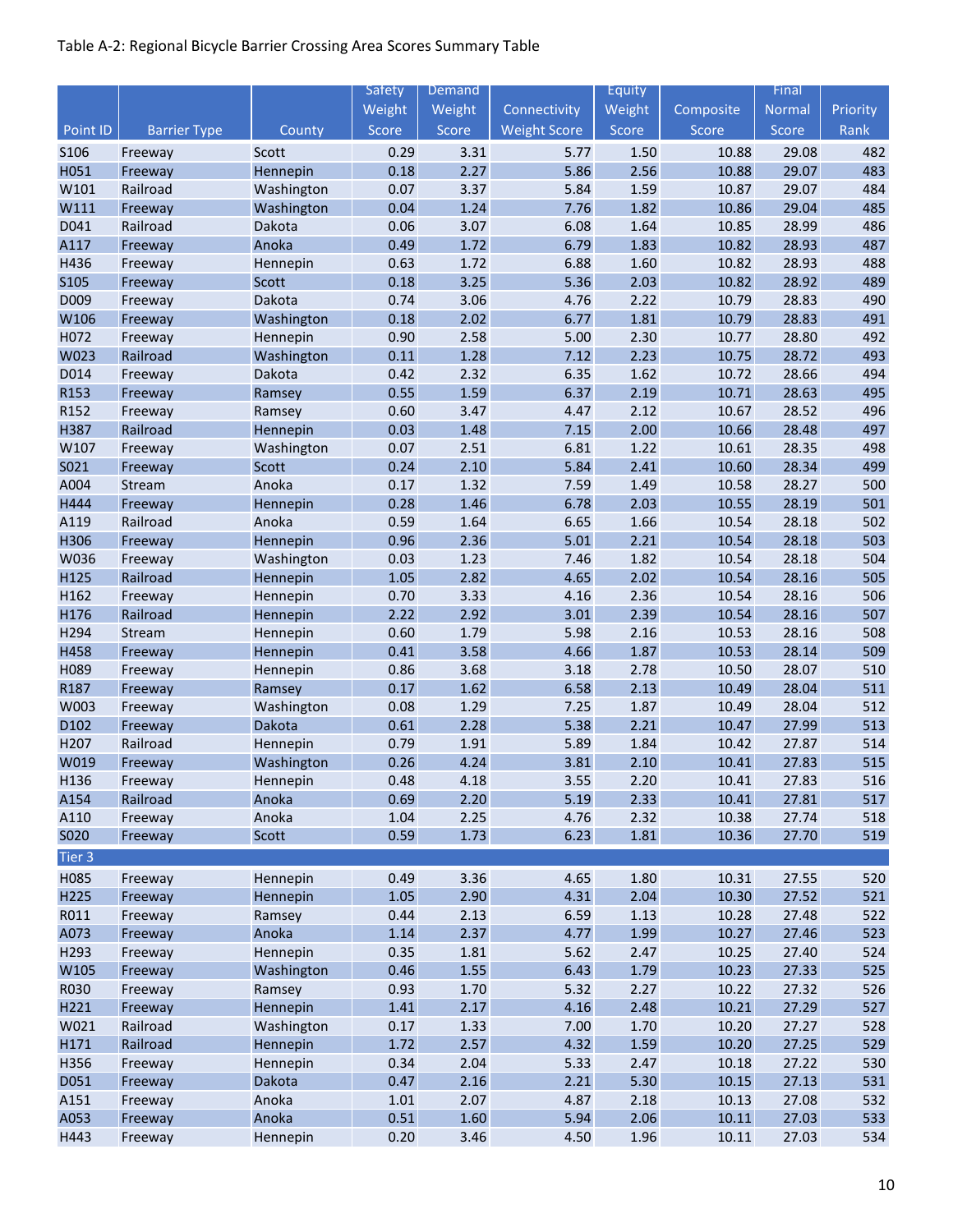|                  |                      |                        | <b>Safety</b> | <b>Demand</b> |                     | Equity       |              | Final          |            |
|------------------|----------------------|------------------------|---------------|---------------|---------------------|--------------|--------------|----------------|------------|
|                  |                      |                        | Weight        | Weight        | Connectivity        | Weight       | Composite    | Normal         | Priority   |
| Point ID         | <b>Barrier Type</b>  | County                 | Score         | Score         | <b>Weight Score</b> | Score        | Score        | Score          | Rank       |
| H407             | Railroad             | Hennepin               | 1.51          | 2.30          | 4.43                | 1.87         | 10.11        | 27.02          | 535        |
| S104             | Freeway              | Scott                  | 0.27          | 1.34          | 6.45                | 2.03         | 10.09        | 26.97          | 536        |
| H372             | Freeway              | Hennepin               | 0.43          | 3.81          | 3.94                | 1.91         | 10.08        | 26.94          | 537        |
| H045             | Railroad             | Hennepin               | 0.02          | 3.28          | 5.06                | 1.71         | 10.08        | 26.93          | 538        |
| C011             | Freeway              | Carver                 | 0.10          | 3.31          | 4.92                | 1.74         | 10.06        | 26.89          | 539        |
| D044             | Railroad             | Dakota                 | 0.26          | 3.19          | 5.21                | 1.39         | 10.05        | 26.86          | 540        |
| A020             | Railroad             | Anoka                  | 0.49          | 2.85          | 4.57                | 2.13         | 10.04        | 26.83          | 541        |
| R015             | Freeway              | Ramsey                 | 1.16          | 3.15          | 3.69                | 2.03         | 10.03        | 26.82          | 542        |
| H360             | Freeway              | Hennepin               | 0.35          | 2.46          | 4.89                | 2.32         | 10.01        | 26.74          | 543        |
| H376             | Stream               | Hennepin               | 0.96          | 3.63          | 3.44                | 1.94         | 9.97         | 26.66          | 544        |
| D064             | Freeway              | Dakota                 | 0.30          | 2.03          | 5.75                | 1.88         | 9.97         | 26.64          | 545        |
| A104             | Freeway              | Anoka                  | 0.15          | 1.32          | 6.77                | 1.73         | 9.96         | 26.63          | 546        |
| R112             | Freeway              | Ramsey                 | 0.26          | 3.48          | 4.29                | 1.91         | 9.94         | 26.57          | 547        |
| H234             | Freeway              | Hennepin               | 0.41          | 2.37          | 5.29                | 1.87         | 9.94         | 26.57          | 548        |
| H142             | Freeway              | Hennepin               | 0.51          | 2.03          | 5.26                | 2.14         | 9.93         | 26.54          | 549        |
| H312             | Railroad             | Hennepin               | 0.46          | 1.73          | 5.84                | 1.90         | 9.93         | 26.53          | 550        |
| A146             | Stream               | Anoka                  | 0.34          | 3.57          | 4.34                | 1.68         | 9.92         | 26.52          | 551        |
| S001             | <b>Dual Barrier</b>  | Scott                  | 0.28          | 1.58          | 6.10                | 1.96         | 9.92         | 26.51          | 552        |
| A048             | Freeway              | Anoka                  | 0.63          | 1.81          | 5.40                | 2.07         | 9.91         | 26.49          | 553        |
| A010             | <b>Dual Barrier</b>  | Anoka                  | 0.18          | 1.95          | 6.17                | 1.50         | 9.80         | 26.19          | 554        |
| W018             | Freeway              | Washington             | 0.05          | 1.27          | 6.61                | 1.87         | 9.79         | 26.17          | 555        |
| S024             | <b>Dual Barrier</b>  | Scott                  | 0.30          | 3.30          | 4.34                | 1.84         | 9.77         | 26.12          | 556        |
| A145             | Freeway              | Anoka                  | 0.77          | 2.01          | 4.35                | 2.63         | 9.76         | 26.09          | 557        |
| A014             | <b>Dual Barrier</b>  | Anoka                  | 0.26          | 1.65          | 6.39                | 1.45         | 9.75         | 26.05          | 558        |
| H361             | Freeway              | Hennepin               | 0.57          | 1.59          | 5.92                | 1.65         | 9.73         | 26.01          | 559        |
| W053<br>H036     | Railroad<br>Railroad | Washington             | 0.02<br>0.06  | 1.76<br>3.17  | 6.18<br>4.53        | 1.77<br>1.95 | 9.72<br>9.72 | 25.98<br>25.98 | 560<br>561 |
| H186             |                      | Hennepin               | 0.93          | 2.75          | 4.04                | 1.97         | 9.69         | 25.91          | 562        |
| W109             | Freeway<br>Freeway   | Hennepin<br>Washington | 0.07          | 3.38          | 4.65                | 1.59         | 9.69         | 25.91          | 563        |
| A006             | Stream               | Anoka                  | 0.40          | 1.45          | 6.09                | 1.75         | 9.69         | 25.91          | 564        |
| D060             | Freeway              | Dakota                 | 0.49          | 2.18          | 5.42                | 1.58         | 9.67         | 25.84          | 565        |
| H286             | Freeway              | Hennepin               | 0.29          | 1.72          | 5.74                | 1.85         | 9.60         | 25.65          | 566        |
| H254             | Freeway              | Hennepin               | 1.09          | 2.58          | 3.51                | 2.42         | 9.59         | 25.65          | 567        |
| H421             | Freeway              | Hennepin               | 1.19          | 2.52          | 3.81                | 2.07         | 9.59         | 25.63          | 568        |
| D <sub>022</sub> | Freeway              | Dakota                 | 0.92          | 1.48          | 5.18                | 2.01         | 9.59         | 25.62          | 569        |
| W002             | Freeway              | Washington             | 0.48          | 1.51          | 5.23                | 2.34         | 9.56         | 25.56          | 570        |
| R006             | Freeway              | Ramsey                 | 0.29          | 2.38          | 4.87                | 2.00         | 9.54         | 25.49          | 571        |
| H435             | Freeway              | Hennepin               | 0.89          | 3.54          | 3.29                | 1.80         | 9.53         | 25.48          | 572        |
| A046             | Freeway              | Anoka                  | 0.14          | 1.32          | 6.31                | 1.77         | 9.53         | 25.48          | 573        |
| A001             | Stream               | Anoka                  | 0.14          | 1.30          | 6.49                | 1.58         | 9.51         | 25.41          | 574        |
| <b>SOO6</b>      | Stream               | Scott                  | 0.15          | 3.15          | 4.45                | 1.73         | 9.48         | 25.33          | 575        |
| <b>S030</b>      | Freeway              | Scott                  | 0.27          | 1.76          | 5.20                | 2.25         | 9.47         | 25.32          | 576        |
| A009             | <b>Dual Barrier</b>  | Anoka                  | 0.24          | 1.55          | 6.16                | 1.47         | 9.43         | 25.20          | 577        |
| C003             | Railroad             | Carver                 | 0.32          | 3.77          | 3.68                | 1.65         | 9.42         | 25.17          | 578        |
| W030             | Railroad             | Washington             | 0.44          | 2.13          | 4.91                | 1.90         | 9.38         | 25.08          | 579        |
| A100             | Freeway              | Anoka                  | 0.05          | 1.90          | 5.97                | 1.44         | 9.37         | 25.04          | 580        |
| A128             | Freeway              | Anoka                  | 0.52          | 2.42          | 4.22                | 2.20         | 9.37         | 25.03          | 581        |
| R048             | <b>Dual Barrier</b>  | Ramsey                 | 0.57          | 2.85          | 2.26                | 3.63         | 9.31         | 24.88          | 582        |
| A123             | Freeway              | Anoka                  | 0.62          | 2.21          | 4.52                | 1.92         | 9.26         | 24.75          | 583        |
| C <sub>107</sub> | Railroad             | Carver                 | 0.17          | 3.24          | 4.01                | 1.74         | 9.17         | 24.51          | 584        |
| H271             | Freeway              | Hennepin               | 0.66          | 1.62          | 4.97                | 1.90         | 9.16         | 24.49          | 585        |
| S002             | Railroad             | Scott                  | 0.57          | 1.64          | 5.12                | 1.80         | 9.13         | 24.39          | 586        |
| A021             | Freeway              | Anoka                  | 0.56          | 1.74          | 4.70                | 2.10         | 9.09         | 24.31          | 587        |
| D048             | Railroad             | Dakota                 | 0.04          | 3.07          | 4.46                | 1.51         | 9.08         | 24.28          | 588        |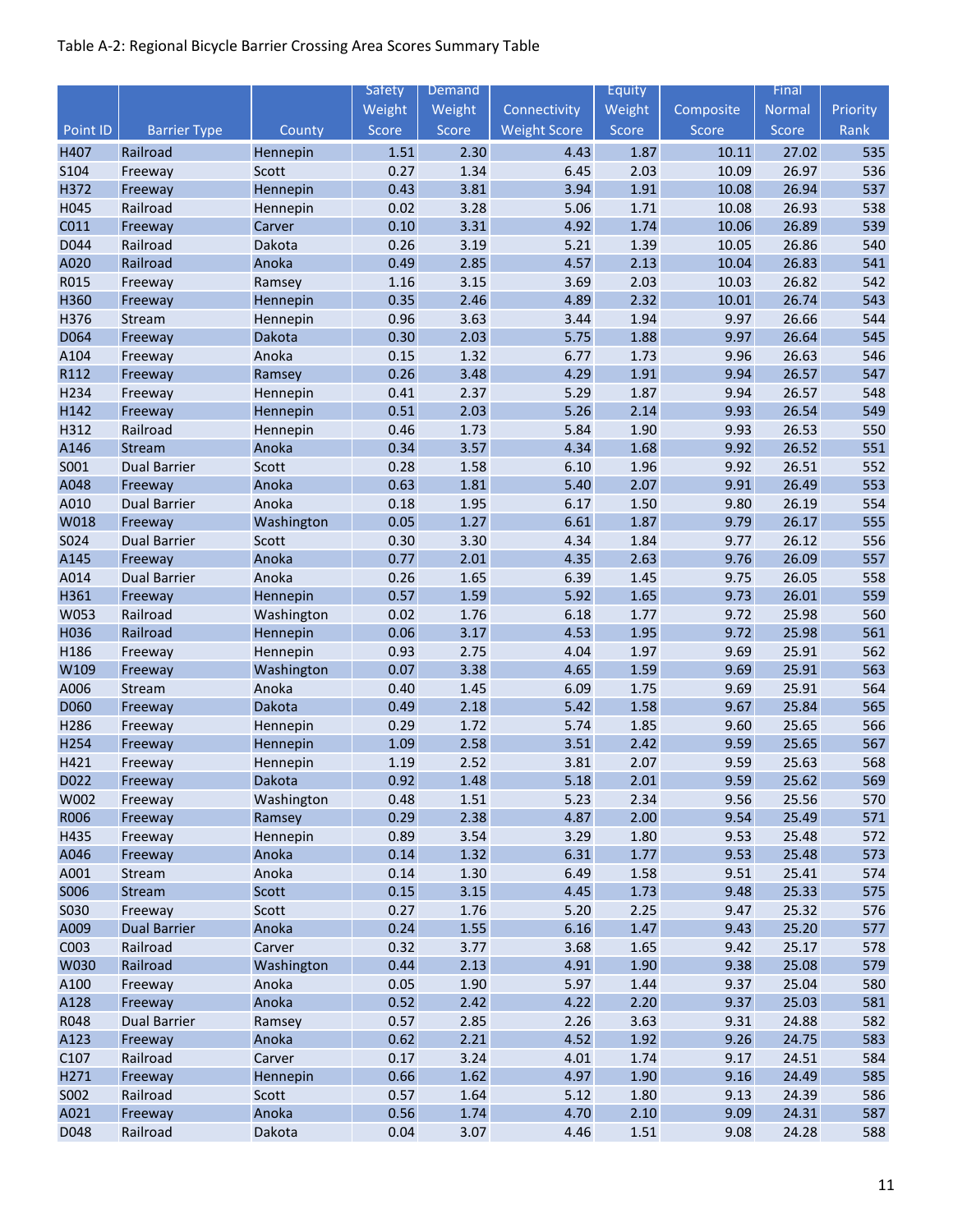|                  |                     |                  | Safety       | Demand       |                     | Equity       |              | Final          |            |
|------------------|---------------------|------------------|--------------|--------------|---------------------|--------------|--------------|----------------|------------|
|                  |                     |                  | Weight       | Weight       | Connectivity        | Weight       | Composite    | Normal         | Priority   |
| Point ID         | <b>Barrier Type</b> | County           | Score        | Score        | <b>Weight Score</b> | Score        | Score        | Score          | Rank       |
| C103             | Freeway             | Carver           | 0.27         | 2.06         | 5.18                | 1.57         | 9.08         | 24.26          | 589        |
| H429             | Freeway             | Hennepin         | 0.44         | 3.31         | 3.31                | 2.01         | 9.06         | 24.22          | 590        |
| H391             | Railroad            | Hennepin         | 0.20         | 1.36         | 5.19                | 2.27         | 9.02         | 24.10          | 591        |
| R182             | Railroad            | Ramsey           | 0.26         | 1.93         | 5.02                | 1.78         | 8.99         | 24.03          | 592        |
| H202             | Freeway             | Hennepin         | 1.00         | 1.96         | 4.60                | 1.43         | 8.99         | 24.02          | 593        |
| A063             | Freeway             | Anoka            | 0.76         | 1.78         | 4.11                | 2.32         | 8.97         | 23.99          | 594        |
| A050             | Freeway             | Anoka            | 0.72         | 1.59         | 4.50                | 2.16         | 8.97         | 23.97          | 595        |
| R166             | Railroad            | Ramsey           | 1.18         | 2.17         | 3.75                | 1.87         | 8.96         | 23.96          | 596        |
| A124             | Freeway             | Anoka            | 0.19         | 1.65         | 5.12                | 2.00         | 8.96         | 23.96          | 597        |
| H463             | Freeway             | Hennepin         | 0.58         | 1.53         | 5.04                | 1.79         | 8.95         | 23.91          | 598        |
| W011             | Stream              | Washington       | 0.05         | 1.25         | 5.81                | 1.80         | 8.91         | 23.83          | 599        |
| W103             | Railroad            | Washington       | 0.03         | 1.23         | 6.33                | 1.27         | 8.87         | 23.70          | 600        |
| S100             | Stream              | Scott            | 0.44         | 3.55         | 2.70                | 2.16         | 8.85         | 23.64          | 601        |
| A133             | Freeway             | Anoka            | 0.88         | 2.18         | 3.83                | 1.91         | 8.80         | 23.52          | 602        |
| W037             | Freeway             | Washington       | 0.28         | 1.56         | 5.25                | 1.70         | 8.79         | 23.50          | 603        |
| H257             | Freeway             | Hennepin         | 0.96         | 1.90         | 3.46                | 2.46         | 8.79         | 23.50          | 604        |
| A118             | Freeway             | Anoka            | 0.67         | 1.79         | 4.45                | 1.84         | 8.75         | 23.40          | 605        |
| W114             | Freeway             | Washington       | 0.22         | 1.87         | 4.97                | 1.67         | 8.73         | 23.32          | 606        |
| A067             | Freeway             | Anoka            | 0.79         | 2.40         | 3.35                | 2.13         | 8.66         | 23.16          | 607        |
| <b>S110</b>      | Freeway             | Scott            | 0.67         | 2.60         | 3.58                | 1.81         | 8.66         | 23.15          | 608        |
| A148             | Freeway             | Anoka            | 0.95         | 1.94         | 3.34                | 2.42         | 8.66         | 23.14          | 609        |
| W102             | Freeway             | Washington       | 0.45         | 4.35         | 1.94                | 1.91         | 8.66         | 23.14          | 610        |
| H022             | Freeway             | Hennepin         | 0.43         | 2.65         | 3.67                | 1.90         | 8.65         | 23.13          | 611        |
| D023             | Freeway             | Dakota           | 0.22         | 1.47         | 4.95                | 2.00         | 8.64         | 23.09          | 612        |
| R161             | Freeway             | Ramsey           | 0.41         | 1.60         | 4.12                | 2.50         | 8.63         | 23.08          | 613        |
| W032             | Freeway             | Washington       | 0.65         | 2.22         | 3.66                | 2.07         | 8.60         | 23.00          | 614        |
| A147             | Stream              | Anoka            | 0.30<br>0.87 | 3.30         | 3.55                | 1.45         | 8.60         | 23.00          | 615<br>616 |
| D008<br>D034     | Freeway<br>Freeway  | Dakota<br>Dakota | 0.49         | 1.80<br>2.16 | 3.63<br>4.01        | 2.31<br>1.91 | 8.60<br>8.56 | 23.00<br>22.88 | 617        |
| A037             | Freeway             | Anoka            | 0.30         | 1.92         | 4.77                | 1.54         | 8.52         | 22.78          | 618        |
| H039             | Stream              | Hennepin         | 0.47         | 2.41         | 3.70                | 1.94         | 8.52         | 22.78          | 619        |
| W108             | Freeway             | Washington       | 0.56         | 1.58         | 4.49                | 1.90         | 8.52         | 22.77          | 620        |
| A069             | Freeway             | Anoka            | 1.12         | 2.42         | 2.63                | 2.31         | 8.49         | 22.69          | 621        |
| A040             | Freeway             | Anoka            | 0.51         | 1.58         | 4.54                | 1.80         | 8.42         | 22.51          | 622        |
| H <sub>196</sub> | Freeway             | Hennepin         | 0.49         | 1.48         | 4.99                | 1.44         | 8.40         | 22.45          | 623        |
| A036             | Railroad            | Anoka            | 0.75         | 2.50         | 3.36                | 1.79         | 8.39         | 22.44          | 624        |
| W113             | Freeway             | Washington       | 0.11         | 3.10         | 3.40                | 1.77         | 8.38         | 22.40          | 625        |
| H368             | Freeway             | Hennepin         | 0.51         | 2.15         | 3.99                | 1.72         | 8.38         | 22.39          | 626        |
| W117             | Freeway             | Washington       | 0.50         | 2.08         | 4.05                | 1.73         | 8.37         | 22.37          | 627        |
| D035             | Freeway             | Dakota           | 0.57         | 2.53         | 3.22                | 1.99         | 8.30         | 22.19          | 628        |
| S007             | <b>Dual Barrier</b> | Scott            | 0.06         | 1.88         | 4.35                | 2.00         | 8.30         | 22.18          | 629        |
| W104             | Freeway             | Washington       | 0.38         | 3.30         | 2.73                | 1.88         | 8.29         | 22.17          | 630        |
| H284             | Freeway             | Hennepin         | 0.34         | 1.69         | 4.26                | 1.96         | 8.26         | 22.08          | 631        |
| D026             | Freeway             | Dakota           | 0.20         | 2.03         | 3.73                | 2.28         | 8.25         | 22.04          | 632        |
| W059             | Freeway             | Washington       | 0.01         | 1.85         | 4.77                | 1.61         | 8.24         | 22.04          | 633        |
| H451             | Freeway             | Hennepin         | 1.17         | 2.26         | 3.05                | 1.77         | 8.24         | 22.02          | 634        |
| A029             | Freeway             | Anoka            | 0.11         | 1.55         | 5.21                | 1.36         | 8.23         | 21.99          | 635        |
| R186             | Freeway             | Ramsey           | 0.48         | 1.48         | 4.68                | 1.57         | 8.22         | 21.96          | 636        |
| A061             | Freeway             | Anoka            | 1.37         | 1.75         | 2.76                | 2.32         | 8.19         | 21.90          | 637        |
| H442             | Stream              | Hennepin         | 0.05         | 1.30         | 5.20                | 1.63         | 8.18         | 21.85          | 638        |
| W100             | Railroad            | Washington       | 0.28         | 2.27         | 3.98                | 1.61         | 8.14         | 21.77          | 639        |
| H256             | Freeway             | Hennepin         | 0.97         | 2.12         | 2.40                | 2.64         | 8.14         | 21.75          | 640        |
| S032             | Freeway             | Scott            | 0.16         | $1.25$       | 4.51                | 2.21         | 8.14         | 21.75          | 641        |
| H049             | Freeway             | Hennepin         | 0.53         | 1.72         | 4.24                | 1.62         | 8.11         | 21.68          | 642        |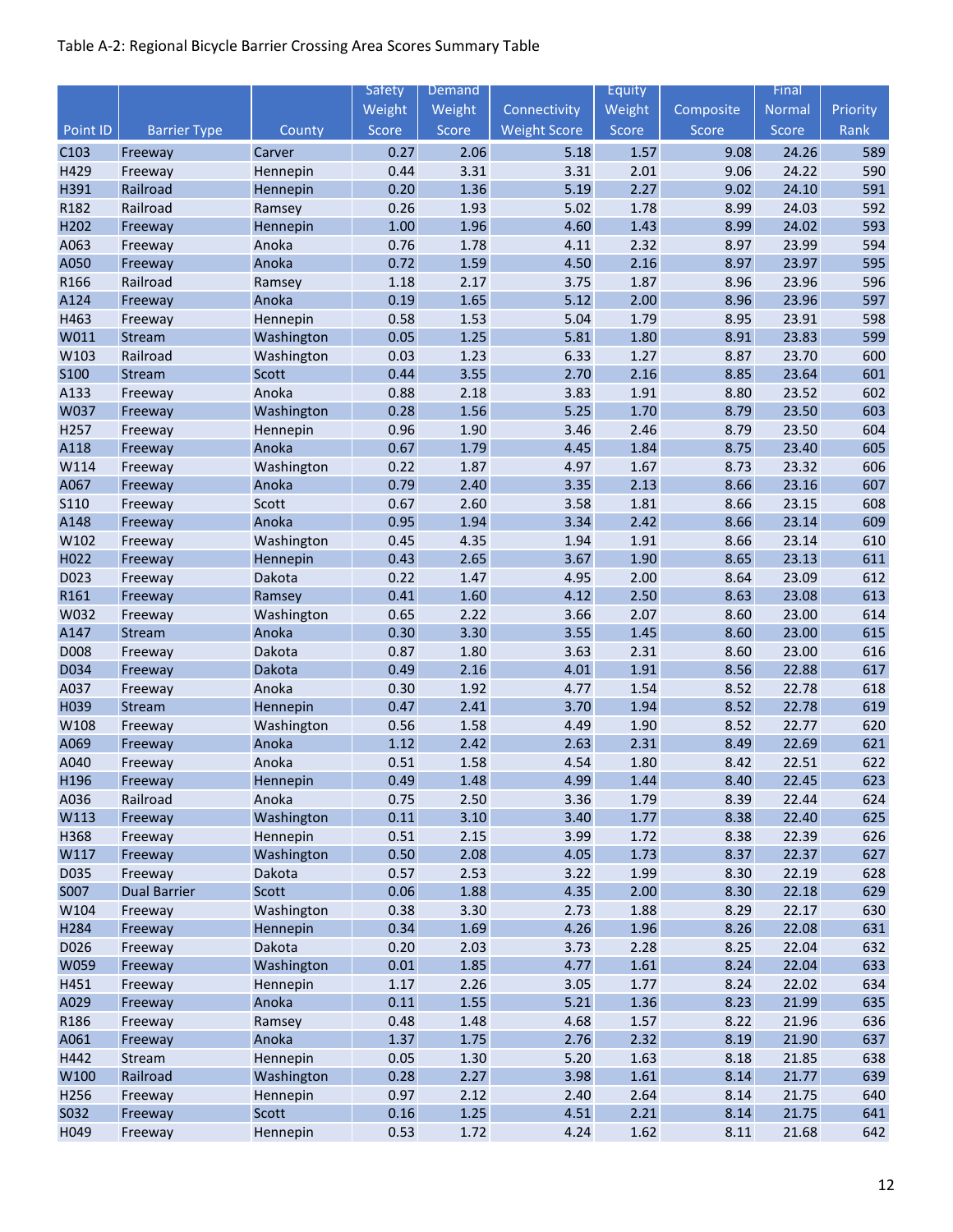|              |                     |                    | Safety       | Demand       |                     | Equity       |              | Final          |            |
|--------------|---------------------|--------------------|--------------|--------------|---------------------|--------------|--------------|----------------|------------|
|              |                     |                    | Weight       | Weight       | Connectivity        | Weight       | Composite    | <b>Normal</b>  | Priority   |
| Point ID     | <b>Barrier Type</b> | County             | Score        | Score        | <b>Weight Score</b> | Score        | Score        | Score          | Rank       |
| W049         | Stream              | Washington         | 0.02         | 2.11         | 4.32                | 1.64         | 8.09         | 21.63          | 643        |
| W045         | Railroad            | Washington         | 0.21         | 1.38         | 4.63                | 1.87         | 8.08         | 21.60          | 644        |
| <b>C008</b>  | Freeway             | Carver             | 0.02         | 3.26         | 3.04                | 1.75         | 8.06         | 21.56          | 645        |
| H313         | Railroad            | Hennepin           | 0.40         | 1.72         | 3.89                | 1.97         | 7.98         | 21.33          | 646        |
| S017         | Freeway             | Scott              | 0.24         | 1.47         | 3.84                | 2.41         | 7.97         | 21.30          | 647        |
| A112         | Freeway             | Anoka              | 0.04         | 1.32         | 5.17                | 1.44         | 7.96         | 21.27          | 648        |
| W028         | Railroad            | Washington         | 0.30         | 2.30         | 3.92                | 1.40         | 7.93         | 21.19          | 649        |
| A041         | Freeway             | Anoka              | 0.66         | 1.91         | 3.51                | 1.85         | 7.92         | 21.18          | 650        |
| D100         | Freeway             | Dakota             | 0.51         | 1.65         | 3.40                | 2.36         | 7.92         | 21.17          | 651        |
| A129         | Railroad            | Anoka              | 0.53         | 1.92         | 3.35                | 2.11         | 7.91         | 21.14          | 652        |
| H274         | Freeway             | Hennepin           | 0.55         | 1.92         | 3.64                | 1.77         | 7.88         | 21.07          | 653        |
| A070         | Freeway             | Anoka              | 1.33         | 2.40         | 1.96                | 2.17         | 7.86         | 21.00          | 654        |
| H438         | Freeway             | Hennepin           | 0.69         | 1.79         | 3.76                | 1.59         | 7.83         | 20.92          | 655        |
| W026         | Railroad            | Washington         | 0.04         | 1.51         | 4.81                | 1.47         | 7.82         | 20.91          | 656        |
| H446         | Freeway             | Hennepin           | 0.12         | 1.36         | 4.07                | 2.27         | 7.82         | 20.89          | 657        |
| A150         | Railroad            | Anoka              | 0.55         | 1.57         | 3.74                | 1.94         | 7.81         | 20.87          | 658        |
| R044         | Freeway             | Ramsey             | 0.68         | 1.93         | 2.57                | 2.59         | 7.77         | 20.78          | 659        |
| D052         | Freeway             | Dakota             | 0.42         | 2.14         | 3.25                | 1.95         | 7.75         | 20.72          | 660        |
| W033         | Freeway             | Washington         | 0.10         | 1.89         | 4.02                | 1.67         | 7.69         | 20.55          | 661        |
| D053         | Freeway             | Dakota             | 0.65         | 2.33         | 1.05                | 3.64         | 7.67         | 20.51          | 662        |
| D047         | Freeway             | Dakota             | 0.48         | 2.20         | 3.09                | 1.84         | 7.62         | 20.37          | 663        |
| A127         | Freeway             | Anoka              | 0.51         | 1.57         | 3.55                | 1.98         | 7.61         | 20.35          | 664        |
| H428         | Freeway             | Hennepin           | 0.47         | 3.35         | 2.02                | 1.77         | 7.61         | 20.34          | 665        |
| A044         | Freeway             | Anoka              | 0.14         | 1.32         | 4.14                | 2.00         | 7.61         | 20.33          | 666        |
| H092         | Railroad            | Hennepin           | 0.03         | 1.24         | 4.27                | 2.02         | 7.57         | 20.22          | 667        |
| D063<br>A135 | Freeway             | Dakota<br>Anoka    | 0.38<br>0.61 | 2.11<br>1.67 | 3.33<br>3.55        | 1.68<br>1.57 | 7.50<br>7.41 | 20.04<br>19.80 | 668<br>669 |
| H041         | Freeway             |                    | 0.07         | 1.46         | 4.10                | 1.75         | 7.38         | 19.74          | 670        |
| D062         | Freeway<br>Freeway  | Hennepin<br>Dakota | 0.44         | 2.22         | 3.20                | 1.47         | 7.33         | 19.58          | 671        |
| S101         | Freeway             | Scott              | 0.32         | 2.34         | 2.45                | 2.16         | 7.26         | 19.42          | 672        |
| H390         | Railroad            | Hennepin           | 0.19         | 1.34         | 3.85                | 1.86         | 7.25         | 19.37          | 673        |
| A026         | Freeway             | Anoka              | 0.06         | 2.55         | 3.19                | 1.43         | 7.22         | 19.31          | 674        |
| D020         | Freeway             | Dakota             | 0.29         | 1.49         | 3.67                | 1.76         | 7.21         | 19.27          | 675        |
| W039         | Freeway             | Washington         | 0.56         | 2.54         | 2.18                | 1.91         | 7.18         | 19.20          | 676        |
| A011         | Stream              | Anoka              | 0.06         | 2.30         | 3.39                | 1.43         | 7.17         | 19.17          | 677        |
| A126         | Freeway             | Anoka              | 0.05         | 1.29         | 3.49                | 2.33         | 7.17         | 19.16          | 678        |
| H048         | Freeway             | Hennepin           | 0.05         | 1.62         | 3.83                | 1.66         | 7.15         | 19.11          | 679        |
| A064         | Freeway             | Anoka              | 0.70         | 1.99         | 2.42                | 2.04         | 7.14         | 19.09          | 680        |
| H032         | Freeway             | Hennepin           | 0.68         | 1.82         | 3.11                | 1.53         | 7.14         | 19.09          | 681        |
| A141         | Freeway             | Anoka              | 0.51         | 1.60         | 3.15                | 1.88         | 7.14         | 19.08          | 682        |
| A101         | Freeway             | Anoka              | 0.28         | 1.40         | 3.86                | 1.58         | 7.13         | 19.05          | 683        |
| H440         | Stream              | Hennepin           | 0.20         | 1.68         | 3.40                | 1.85         | 7.13         | 19.05          | 684        |
| R185         | Freeway             | Ramsey             | 0.80         | 1.72         | 2.55                | 2.04         | 7.11         | 19.01          | 685        |
| S036         | Freeway             | Scott              | 0.02         | 1.23         | 3.84                | 2.00         | 7.09         | 18.95          | 686        |
| W042         | Stream              | Washington         | 0.07         | 1.87         | 3.49                | 1.64         | 7.07         | 18.89          | 687        |
| A138         | Freeway             | Anoka              | 0.22         | 1.46         | 3.55                | 1.84         | 7.07         | 18.88          | 688        |
| A125         | Freeway             | Anoka              | 0.09         | 1.31         | 3.50                | 2.15         | 7.05         | 18.85          | 689        |
| S112         | Freeway             | Scott              | 0.04         | 1.24         | 4.12                | 1.65         | 7.05         | 18.84          | 690        |
| H076         | Freeway             | Hennepin           | 0.36         | 1.53         | 3.36                | 1.78         | 7.03         | 18.78          | 691        |
| S033         | Freeway             | Scott              | 0.32         | 1.48         | 3.14                | 2.05         | 7.00         | 18.70          | 692        |
| H148         | Stream              | Hennepin           | 0.14         | 1.83         | 3.20                | 1.83         | 7.00         | 18.70          | 693        |
| S009         | Railroad            | Scott              | 0.61         | 1.67         | 2.49                | 2.18         | 6.95         | 18.56          | 694        |
| A071         | Freeway             | Anoka              | 1.02         | 1.95         | 1.67                | 2.28         | 6.92         | 18.48          | 695        |
| A038         | Railroad            | Anoka              | 0.65         | 1.92         | 2.53                | 1.75         | 6.85         | 18.31          | 696        |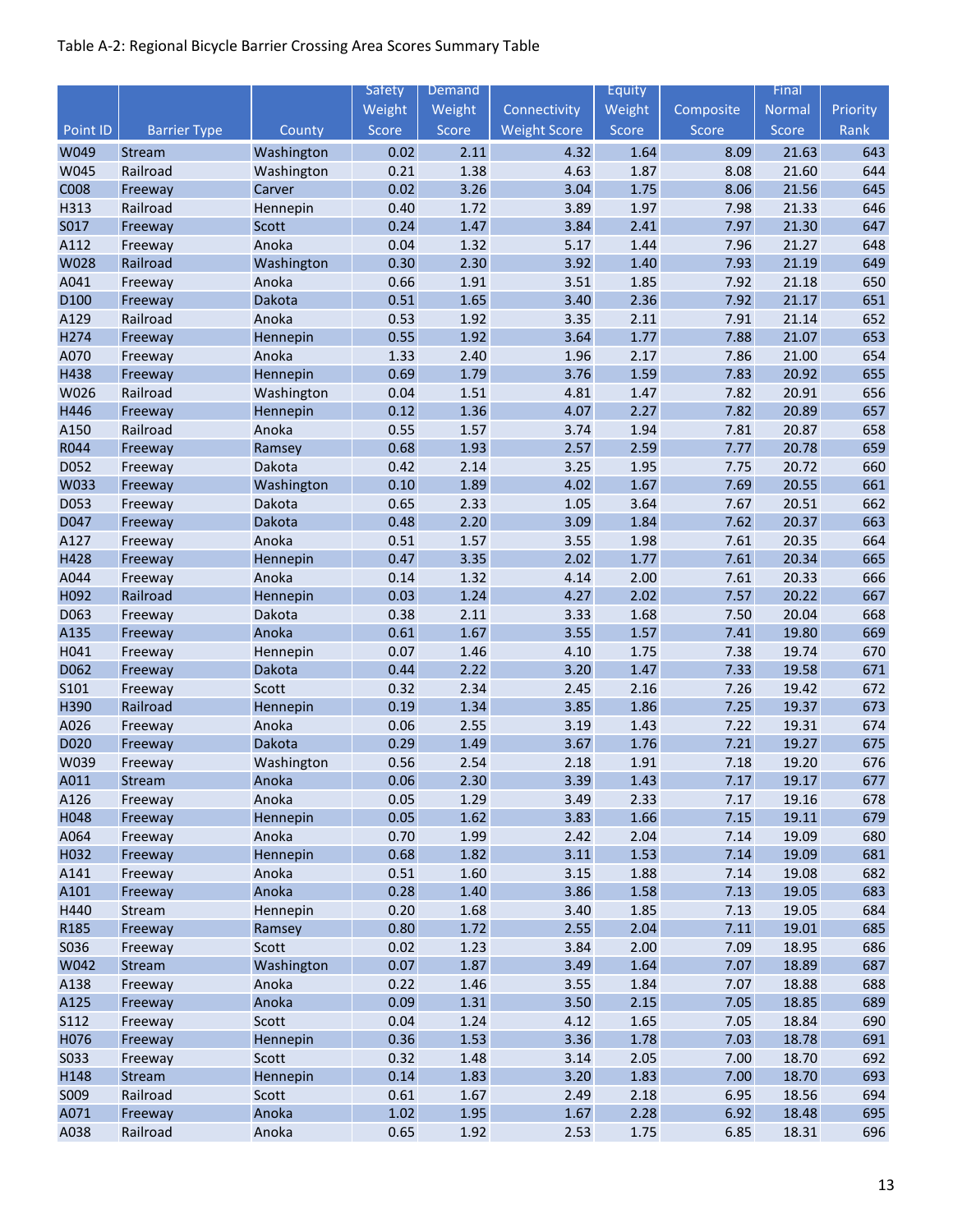|              |                     |                | Safety       | <b>Demand</b> |                     | <b>Equity</b> |              | Final          |            |
|--------------|---------------------|----------------|--------------|---------------|---------------------|---------------|--------------|----------------|------------|
|              |                     |                | Weight       | Weight        | Connectivity        | Weight        | Composite    | Normal         | Priority   |
| Point ID     | <b>Barrier Type</b> | County         | Score        | Score         | <b>Weight Score</b> | Score         | Score        | Score          | Rank       |
| W044         | Railroad            | Washington     | 0.22         | 1.38          | 3.50                | 1.68          | 6.77         | 18.11          | 697        |
| D046         | Freeway             | Dakota         | 0.48         | 2.45          | 1.97                | 1.83          | 6.74         | 18.01          | 698        |
| H164         | Stream              | Hennepin       | 0.15         | 1.92          | 2.66                | 1.98          | 6.70         | 17.92          | 699        |
| W025         | Freeway             | Washington     | 0.30         | 1.44          | 3.43                | 1.51          | 6.69         | 17.87          | 700        |
| A131         | Freeway             | Anoka          | 0.41         | 1.67          | 2.75                | 1.83          | 6.66         | 17.80          | 701        |
| W110         | Freeway             | Washington     | 0.08         | 3.14          | 1.53                | 1.88          | 6.64         | 17.74          | 702        |
| <b>S111</b>  | Freeway             | Scott          | 0.03         | 1.23          | 3.66                | 1.65          | 6.58         | 17.59          | 703        |
| D010         | Freeway             | Dakota         | 0.87         | 2.44          | 1.31                | 1.93          | 6.55         | 17.51          | 704        |
| H093         | Railroad            | Hennepin       | 0.07         | 1.29          | 3.15                | 2.02          | 6.54         | 17.49          | 705        |
| D101         | Freeway             | Dakota         | 0.39         | 1.59          | 2.23                | 2.31          | 6.52         | 17.44          | 706        |
| A144         | Freeway             | Anoka          | 0.52         | 1.59          | 2.27                | 2.13          | 6.52         | 17.43          | 707        |
| W024         | Freeway             | Washington     | 0.48         | 1.56          | 2.59                | 1.85          | 6.48         | 17.31          | 708        |
| H156         | Railroad            | Hennepin       | 0.10         | 1.31          | 3.31                | 1.74          | 6.47         | 17.28          | 709        |
| D019         | Freeway             | Dakota         | 0.32         | 2.10          | 2.19                | 1.82          | 6.42         | 17.17          | 710        |
| H445         | Freeway             | Hennepin       | 0.41         | 1.47          | 2.45                | 2.03          | 6.36         | 17.01          | 711        |
| H100         | <b>Dual Barrier</b> | Hennepin       | 0.10         | 1.32          | 3.12                | 1.79          | 6.32         | 16.88          | 712        |
| W020         | Freeway             | Washington     | 0.27         | 1.40          | 2.99                | 1.56          | 6.23         | 16.64          | 713        |
| H441         | Stream              | Hennepin       | 0.07         | 1.29          | 3.06                | 1.75          | 6.17         | 16.51          | 714        |
| A034         | Railroad            | Anoka          | 0.69         | 1.98          | 1.69                | 1.81          | 6.16         | 16.47          | 715        |
| <b>S038</b>  | Stream              | Scott          | 0.01         | 1.22          | 3.34                | 1.58          | 6.15         | 16.43          | 716        |
| W057         | Freeway             | Washington     | 0.01         | 1.85          | 2.63                | 1.61          | 6.10         | 16.30          | 717        |
| H073         | Freeway             | Hennepin       | 0.40         | 1.55          | 2.32                | 1.83          | 6.09         | 16.27          | 718        |
| A140         | Freeway             | Anoka          | 0.51         | 1.60          | 2.09                | 1.88          | 6.08         | 16.25          | 719        |
| A032         | Freeway             | Anoka          | 0.66         | 1.77          | 1.46                | 2.18          | 6.08         | 16.25          | 720        |
| D016         | Freeway             | Dakota         | 0.57         | 2.10          | 1.43                | 1.96          | 6.05         | 16.17          | 721        |
| S035         | Railroad            | Scott          | 0.02         | 1.23          | 2.59                | 2.21          | 6.05         | 16.17          | 722        |
| H231         | Stream              | Hennepin       | 0.09         | 1.88          | 2.42                | 1.62          | 6.01         | 16.08          | 723        |
| A031         | Freeway             | Anoka          | 0.58         | 2.19          | 1.28                | 1.90          | 5.96         | 15.92          | 724        |
| A143         | Freeway             | Anoka          | 0.30         | 1.44          | 2.05                | 2.15          | 5.94         | 15.87          | 725        |
| A030         | Stream              | Anoka          | 0.57         | 1.68          | 1.76                | 1.84          | 5.86         | 15.66          | 726        |
| H029         | Stream              | Hennepin       | 0.02         | 1.48          | 2.40                | 1.95          | 5.85         | 15.65          | 727        |
| A042         | Freeway             | Anoka          | 0.37         | 1.48          | 1.85                | 2.05          | 5.76         | 15.39          | 728        |
| H096         | Railroad            | Hennepin       | 0.03         | 1.24          | 2.45                | 2.02          | 5.75         | 15.36          | 729        |
| W005         | Stream              | Washington     | 0.01         | 1.24          | 2.85                | 1.61          | 5.71         | 15.27          | 730        |
| A035         | Freeway             | Anoka          | 0.10         | 1.37          | 2.52                | 1.71          | 5.70         | 15.23          | 731        |
| A028         | Stream              | Anoka          | 0.57         | 1.89          | 1.05                | 2.09          | 5.61         | 14.99          | 732        |
| A024         | Railroad            | Anoka          | 0.60         | 1.68          | 1.70                | 1.59          | 5.57         | 14.89          | 733        |
| W009         | Stream              | Washington     | 0.11         | 1.47          | 2.25                | 1.65          | 5.49         | 14.67          | 734        |
| A109         | Freeway             | Anoka          | 0.11         | 1.29          | 2.35                | 1.73          | 5.48         | 14.64          | 735        |
| H384         | Freeway             | Hennepin       | 0.17         | 1.59          | 2.05                | 1.66          | 5.46         | 14.58          | 736        |
| W013         | Railroad            | Washington     | 0.05         | 1.85          | 2.30                | 1.23          | 5.42         | 14.50          | 737        |
| A130         | Freeway             | Anoka          | 0.41         | 1.67          | 1.53                | 1.79          | 5.40         | 14.42          | 738        |
| A136         | Freeway             | Anoka          | 0.51         | 1.58          | 1.53                | 1.65          | 5.27         | 14.09          | 739        |
| W006         | Stream              | Washington     | 0.05         | 1.40          | 2.15                | 1.66          | 5.27         | 14.08          | 740        |
| A115         | Freeway             | Anoka          | 0.03         | 2.29          | $1.51\,$            | 1.35          | 5.18         | 13.86          | 741        |
| A105         | Stream              | Anoka          | 0.25         | 1.52          | 1.75                | 1.63          | 5.16         | 13.78          | 742        |
| S019         | <b>Dual Barrier</b> | Scott          | 0.22         | 1.43          | 1.47                | 1.96          | 5.07         | 13.56          | 743        |
| A139         | Freeway             | Anoka          | 0.16         | 1.36          | 2.01                | 1.49          | 5.02         | 13.43          | 744        |
| S022         | Railroad            | Scott          | 0.10         | 1.32          | 1.25                | 2.31          | 4.98         | 13.30          | 745        |
| W052         | Railroad            | Washington     | 0.02         | 1.26          | 1.89                | 1.77          | 4.94         | 13.20          | 746        |
| A008         | Stream              | Anoka          | 0.02         | 1.23          | 2.26                | 1.43          | 4.94         | 13.20          | 747        |
| A107<br>A045 | Stream              | Anoka          | 0.16<br>0.39 | 1.36<br>1.44  | 1.48<br>0.91        | 1.89<br>2.09  | 4.89<br>4.83 | 13.06          | 748<br>749 |
| A142         | Freeway             | Anoka<br>Anoka | 0.57         | 2.15          | 0.06                | 1.94          | 4.72         | 12.91<br>12.60 | 750        |
|              | Freeway             |                |              |               |                     |               |              |                |            |